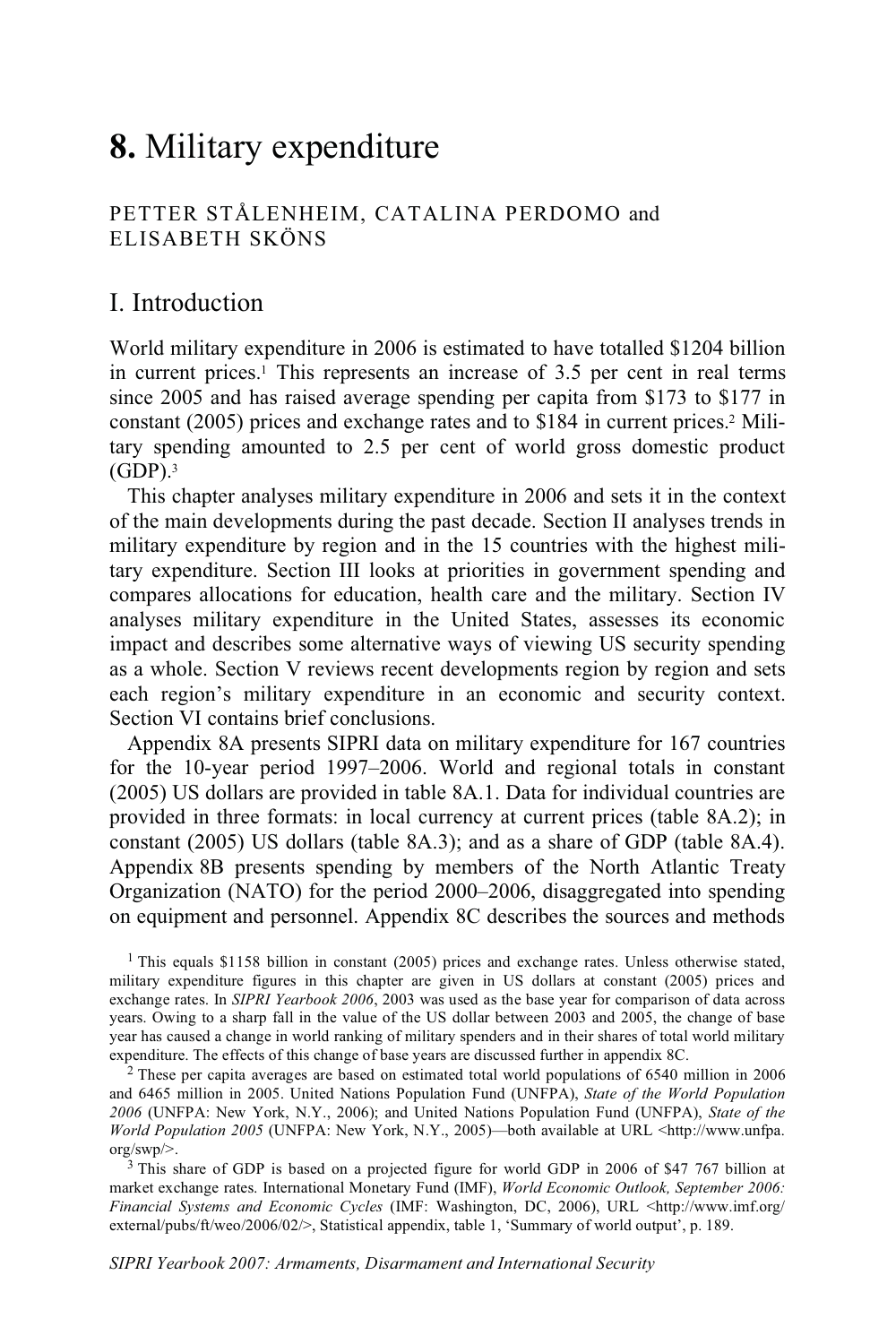| Region <sup>a</sup> | 1997                 | 1998                 | 1999                 | 2000                 | 2001      | 2002                 | 2003                 | 2004                 | 2005                 | 2006                 | Change<br>$97 - 06$    |
|---------------------|----------------------|----------------------|----------------------|----------------------|-----------|----------------------|----------------------|----------------------|----------------------|----------------------|------------------------|
| Africa              | 10.3                 | 11.1                 | 12.3                 | 13.0                 | 13.2      | 14.4                 | 14.0                 | 14.8                 | 15.3                 | (15.5)               | $(+51)$                |
| North               | 4.4                  | 4.6                  | 4.6                  | 5.0                  | 5.2       | 5.6                  | 5.7                  | 6.2                  | 6.5                  | 6.5                  | $+47$                  |
| Sub-Saharan         | 5.8                  | 6.5                  | 7.7                  | 8.0                  | 8.0       | 8.9                  | 8.3                  | 8.6                  | 8.8                  | 9.0                  | $+55$                  |
| Americas            | 375                  | 367                  | 368                  | 381                  | 387       | 431                  | 481                  | 522                  | 549                  | 575                  | $+53$                  |
| Caribbean           | $\ddot{\phantom{0}}$ | $\ddot{\phantom{0}}$ | $\ddot{\phantom{0}}$ | $\ddot{\phantom{0}}$ | $\cdot$ . | $\ddot{\phantom{0}}$ | $\ddot{\phantom{0}}$ | $\ddot{\phantom{0}}$ | $\ddot{\phantom{0}}$ | $\ddot{\phantom{0}}$ | $\ddot{\phantom{a}}$ . |
| Central             | 3.7                  | 3.6                  | 3.8                  | 3.9                  | 3.9       | 3.7                  | 3.8                  | 3.5                  | 3.5                  | 3.5                  | $-5$                   |
| North               | 347                  | 340                  | 341                  | 354                  | 357       | 399                  | 453                  | 493                  | 518                  | 542                  | $+56$                  |
| South               | 24.1                 | 23.2                 | 22.5                 | 23.3                 | 26.3      | 27.4                 | 24.5                 | 25.1                 | 27.4                 | 29.1                 | $+21$                  |
| Asia, Oceania       | 131                  | 132                  | 136                  | 139                  | 146       | 153                  | 160                  | 167                  | 176                  | 185                  | $+41$                  |
| Central             | 0.6                  | (0.6)                | 0.6                  | $\ddot{\phantom{a}}$ | (0.7)     | (0.7)                | (0.8)                | (0.9)                | (1.0)                | (1.1)                | $(+73)$                |
| East                | 99.6                 | 100                  | 100                  | 103                  | 109       | 116                  | 121                  | 126                  | 131                  | 138                  | $+39$                  |
| Oceania             | 10.9                 | 11.4                 | 11.9                 | 11.8                 | 12.2      | 12.7                 | 13.2                 | 13.8                 | 14.3                 | 15.0                 | $+37$                  |
| South               | 19.6                 | 20.2                 | 22.6                 | 23.4                 | 24.2      | 24.3                 | 25.0                 | 25.8                 | 29.0                 | 30.7                 | $+57$                  |
| <b>Europe</b>       | 283                  | 275                  | 280                  | 287                  | 287       | 294                  | 302                  | 306                  | 309                  | 310                  | $+10$                  |
| Central             | 14.8                 | 14.7                 | 14.4                 | 14.4                 | 14.9      | 15.2                 | 15.7                 | 15.7                 | 16.0                 | 16.7                 | $+13$                  |
| Eastern             | 23.7                 | 15.6                 | 15.9                 | 21.4                 | 23.4      | 25.8                 | 27.6                 | 28.9                 | 34.2                 | 38.3                 | $+61$                  |
| Western             | 244                  | 245                  | 249                  | 251                  | 249       | 253                  | 259                  | 262                  | 258                  | 255                  | $+5$                   |
| <b>Middle East</b>  | 46.1                 | 49.3                 | 48.9                 | 55.8                 | 58.4      | 55.9                 | 58.0                 | 62.8                 | 70.5                 | 72.5                 | $+57$                  |
| World               | 844                  | 834                  | 844                  | 876                  | 892       | 948                  | 1016                 | 1072                 | 1119                 | 1158                 | $+37$                  |
| Change $(\% )$      |                      | $-l.2$               | 1.2                  | 3.8                  | 1.9       | 6.2                  | 7.2                  | 5.5                  | 4.4                  | 3.5                  |                        |
|                     |                      |                      |                      |                      |           |                      |                      |                      |                      |                      |                        |

**Table 8.1.** World and regional military expenditure estimates, 1997–2006

Figures are in US\$ b., at constant (2005) prices and exchange rates. Figures in italics are percentages. Figures do not always add up to totals because of the conventions of rounding.

( $)$  = Total based on country data accounting for less than 90 per cent of the regional total; . . = Available data account for less than 60 per cent of the regional total.

*<sup>a</sup>* For the country coverage of the regions see appendix 8A, table 8A.1. Some countries are excluded because of lack of data or of consistent time series data—Africa excludes Angola, Benin, Equatorial Guinea and Somalia; Americas excludes Cuba, Guyana, Haiti and Trinidad and Tobago; Asia excludes North Korea, Myanmar (Burma) and Viet Nam; and the Middle East excludes Qatar. World totals exclude all these countries.

*Source*: Appendix 8A, tables 8A.1 and 8A.3.

for SIPRI's military expenditure data, and appendix 8D provides statistics on governments' reporting of their military expenditure to SIPRI and the United Nations.

# II. Regional trends and major spenders

SIPRI estimates of military expenditure presented here are likely to be underestimates. There are two basic reasons for this: (*a*) the estimates of world and regional totals do not include data for all countries, due to lack of consistent data; and (*b*) the country data reflect official information as reported by governments, which sometimes understate their actual level of military spending. In addition to the prevalent practice of governments concealing smaller or larger parts of their military outlays, military spending sometimes takes place outside the control of the government. This can be because the armed forces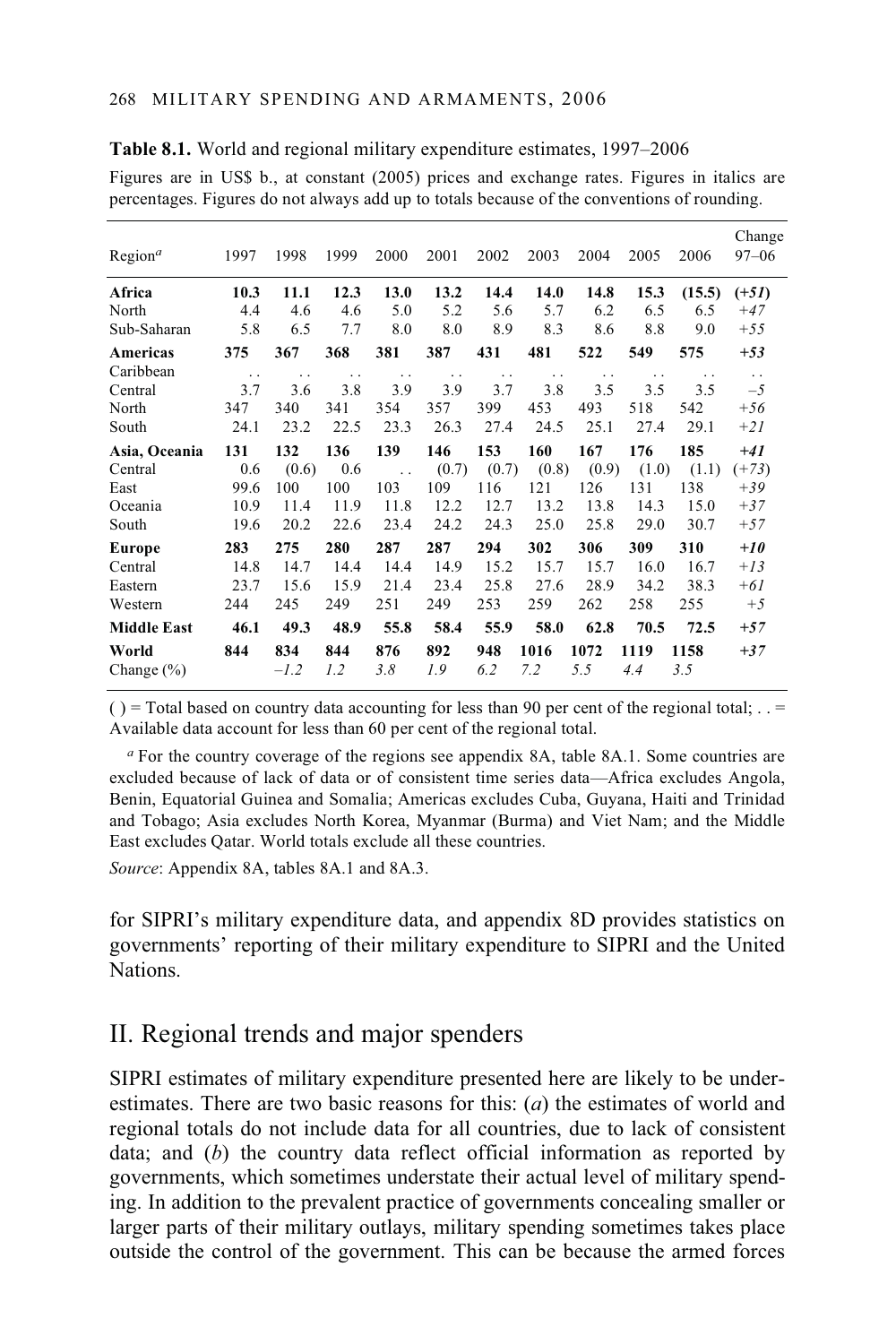themselves have income from non-government sources to use at their own discretion or because of significant military spending by non-state actors, such as rebel groups.

The world military expenditure in 2006 of \$1158 billion (at constant 2005 prices and exchange rates) represents an increase in real terms of 3.5 per cent compared to 2005 and of 37 per cent over the 10-year period 1997–2006 (see table 8.1). The trend in world military expenditure is highly influenced by US military expenditure. In 2006 the \$24 billion real-terms increase in US spending accounted for 62 per cent of the \$39 billion total increase in world military expenditure.

The region where military expenditure increased the most in relative terms in 2006 was Eastern Europe, with a 12 per cent increase. In two regions military expenditure decreased in 2006: these were Western Europe, with a decrease of 1.5 per cent, and Central America, with a decrease of 0.7 per cent.

Over the 10-year period 1997–2006, Central Asia, with its 73 per cent increase, had by far the highest increase among world regions. The estimate of total Central Asian military expenditure is somewhat unreliable because of lack of data for certain countries and also because of the lack of detail in the data that are available. Military spending in Eastern Europe and the Middle East also increased greatly over the decade, by 61 and 57 per cent, respectively. Central America was the only region where military spending decreased over this 10-year period, with a fall of 5 per cent.

Table 8.2 lists the 15 countries with the highest military spending in 2006 as measured in 2005 prices and exchange rates.4 These 15 countries account for 83 per cent of total world military spending, while the top 5 countries alone account for 63 per cent. With its 46 per cent share of total world military expenditure, the USA is by far the biggest spender, followed at a distance by the United Kingdom, France, China and Japan, which each account for 4–5 per cent.<sup>5</sup> Military expenditure per capita varies greatly between states. While some rich states with an abundance of resources and relatively small populations can afford to spend more than \$1500 per inhabitant, poorer countries and more populous ones often spend less then \$50 per capita. However, the economic burden of spending on the military relative to what a country can afford is better captured by expressing military expenditure as a share of GDP, as presented in table 8A.4 in appendix 8A.

Table 8.2 also provides a ranking of countries based on military spending in dollars converted using gross national product-level purchasing power parity (PPP) rates. This ranking is presented as an illustration of a major problem

<sup>4</sup> The change in base year from 2003 to 2005 has affected the relative world rankings. See note 1 and appendix 8C. 5 When (as in *SIPRI Yearbook 2006*) military expenditure is calculated using 2003 as the base year,

US military expenditure in 2005 accounts for 48% of the world total. Calculated using 2005 prices and exchange rates, US spending in 2005 accounts for only 45% of the total. This difference is due to the depreciation of the relative value of the US dollar between the two base years.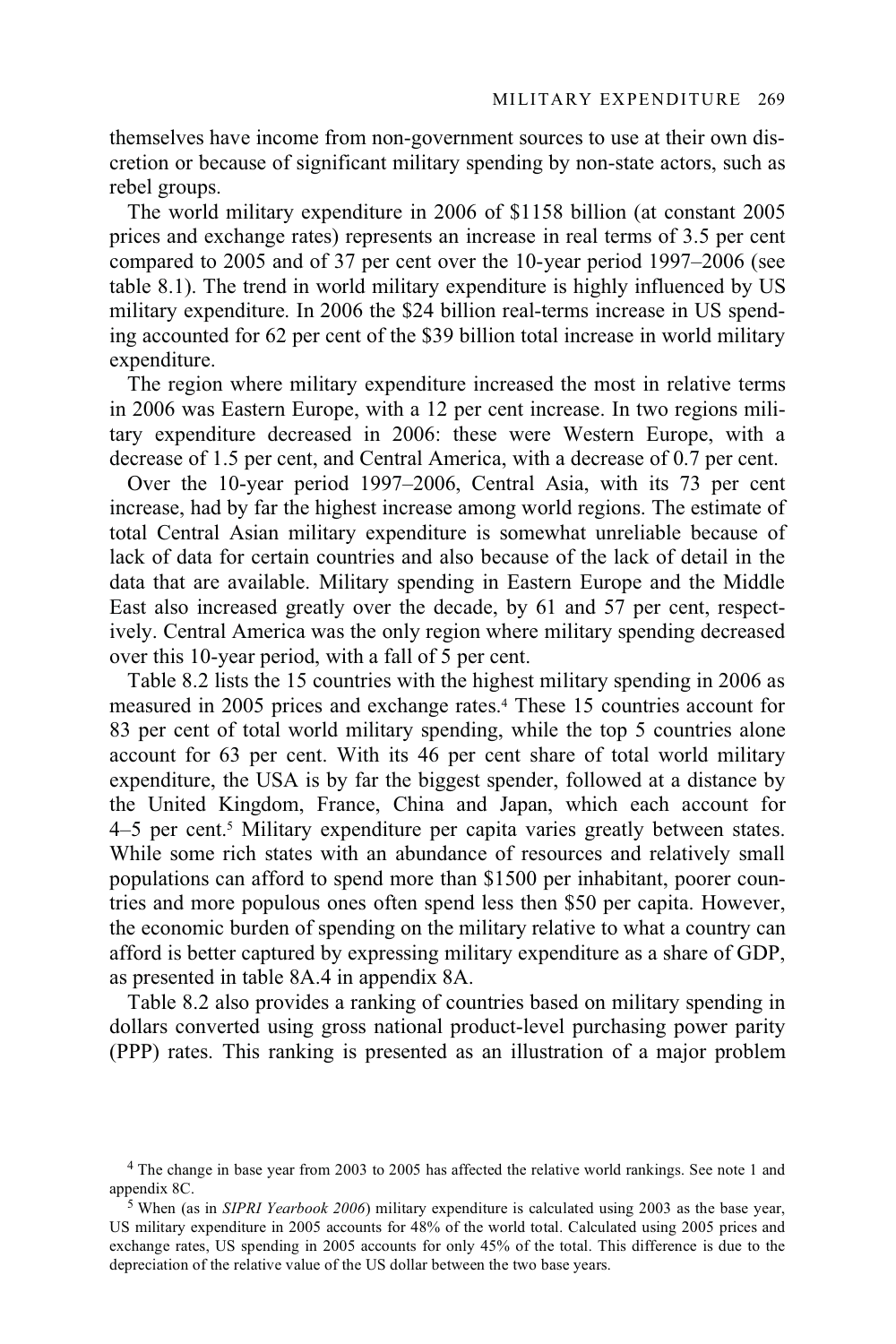| Military expenditure in MER dollar terms |                              |                    |                      |                     |                          |                | Military expenditure<br>in PPP dollar terms <sup>a</sup> |                    |  |  |
|------------------------------------------|------------------------------|--------------------|----------------------|---------------------|--------------------------|----------------|----------------------------------------------------------|--------------------|--|--|
|                                          |                              |                    | Spending             | World share $(\% )$ |                          |                |                                                          |                    |  |  |
|                                          | Rank Country                 | Spending<br>(\$b.) | per capita<br>$(\$)$ | Spending Popul.     |                          |                | Rank Country                                             | Spending<br>(\$b.) |  |  |
| 1                                        | <b>USA</b>                   | 528.7              | 1756                 | 46                  | 5                        | 1              | <b>USA</b>                                               | 528.7              |  |  |
| $\overline{2}$                           | UK                           | 59.2               | 990                  | 5                   | $\mathcal{I}$            | $\overline{2}$ | China                                                    | [188.2]            |  |  |
| 3                                        | France                       | 53.1               | 875                  | 5                   | 1                        | 3              | India                                                    | 114.3              |  |  |
| 4                                        | China                        | [49.5]             | $[37]$               | [4]                 | 20                       | 4              | Russia                                                   | [82.8]             |  |  |
| 5                                        | Japan                        | 43.7               | 341                  | $\overline{4}$      | 2                        | 5              | UK                                                       | 51.4               |  |  |
| Sub-total top 5                          |                              | 734.2              |                      | 63                  | 29                       |                | Sub-total top 5                                          | 965.5              |  |  |
| 6                                        | Germany                      | 37.0               | 447                  | $\mathfrak{Z}$      | $\mathcal{I}$            | 6              | France                                                   | 46.6               |  |  |
| 7                                        | Russia                       | [34.7]             | $[244]$              | $\lceil 3 \rceil$   | $\overline{c}$           | 7              | Saudi Arabia <sup>b, c</sup>                             | 36.4               |  |  |
| 8                                        | Italy                        | 29.9               | 514                  | $\mathfrak{Z}$      | $\mathcal{I}$            | 8              | Japan                                                    | 35.2               |  |  |
| 9                                        | Saudi Arabia <sup>b, c</sup> | 29.0               | 1 1 5 2              | 3                   |                          | 9              | <b>Brazil</b>                                            | 32.0               |  |  |
| 10                                       | India                        | 23.9               | 21                   | $\overline{c}$      | 17                       | 10             | Germany                                                  | 31.2               |  |  |
|                                          | Sub-total top 10             | 888.7              |                      | 77                  | 50                       |                | Sub-total top 10                                         | 1 147.0            |  |  |
| 11                                       | Korea, South                 | 21.9               | 455                  | $\overline{c}$      | $\mathcal{I}$            | 11             | South Korea                                              | 30.1               |  |  |
| 12                                       | Australia <sup>c</sup>       | 13.8               | 676                  | $\mathcal{I}$       |                          | 12             | $\text{Iran}^b$                                          | 28.6               |  |  |
| 13                                       | Canada $c$                   | 13.5               | 414                  | $\mathcal{I}$       | $\overline{\phantom{m}}$ | 13             | Italy                                                    | 28.6               |  |  |
| 14                                       | <b>Brazil</b>                | 13.4               | 71                   | $\mathcal{I}$       | $\mathfrak{Z}$           | 14             | Turkey                                                   | 20.2               |  |  |
| 15                                       | Spain                        | 12.3               | 284                  | $\mathcal I$        | 1                        | 15             | Pakistan                                                 | 15.6               |  |  |
|                                          | Sub-total top 15             | 963.7              |                      | 83                  | 56                       |                | Sub-total top 15                                         | 1 270.2            |  |  |
| World                                    |                              | 1 1 5 8            | 177                  | 100                 | 100                      | World          |                                                          | . .                |  |  |

**Table 8.2.** The 15 countries with the highest military expenditure in 2006 in market exchange rate terms and purchasing power parity terms Spending figures are in US\$, at constant (2005) prices and exchange rates.

MER = market exchange rate;  $PPP = purchasing power parity$ ;  $[$  = estimated figure.

*<sup>a</sup>* The figures in PPP dollar terms are converted at PPP rates (for 2005), calculated by the World Bank, based on comparisons of gross national product.

*<sup>b</sup>* Data for Iran and Saudi Arabia include expenditure for public order and safety and might be slight overestimates.

*c* The populations of Australia, Canada and Saudi Arabia each constitute less than 0.5% of the total world population.

*Sources*: **Military expenditure**: Appendix 8A; **PPP rates**: World Bank, *World Development Report 2006: Equity and Development* (World Bank: Washington, DC, 2005), URL <http:// econ.worldbank.org/wdr/>, table 1, pp. 292–93, and table 5, p. 300; **2006 population**: United Nations Population Fund (UNFPA), *State of the World Population 2006* (UNFPA: New York, N.Y., 2006), URL <http://unfpa.org/swp/>.

encountered in international comparison of economic data—the choice of conversion method has a major impact on the figures.6

<sup>6</sup> On the use of PPP rates in international comparisons of military expenditure see Ward, M., 'International comparisons of military expenditures: issues and challenges of using purchasing power parities', *SIPRI Yearbook 2006: Armaments, Disarmament and International Security* (Oxford University Press: Oxford, 2006), pp. 369–86.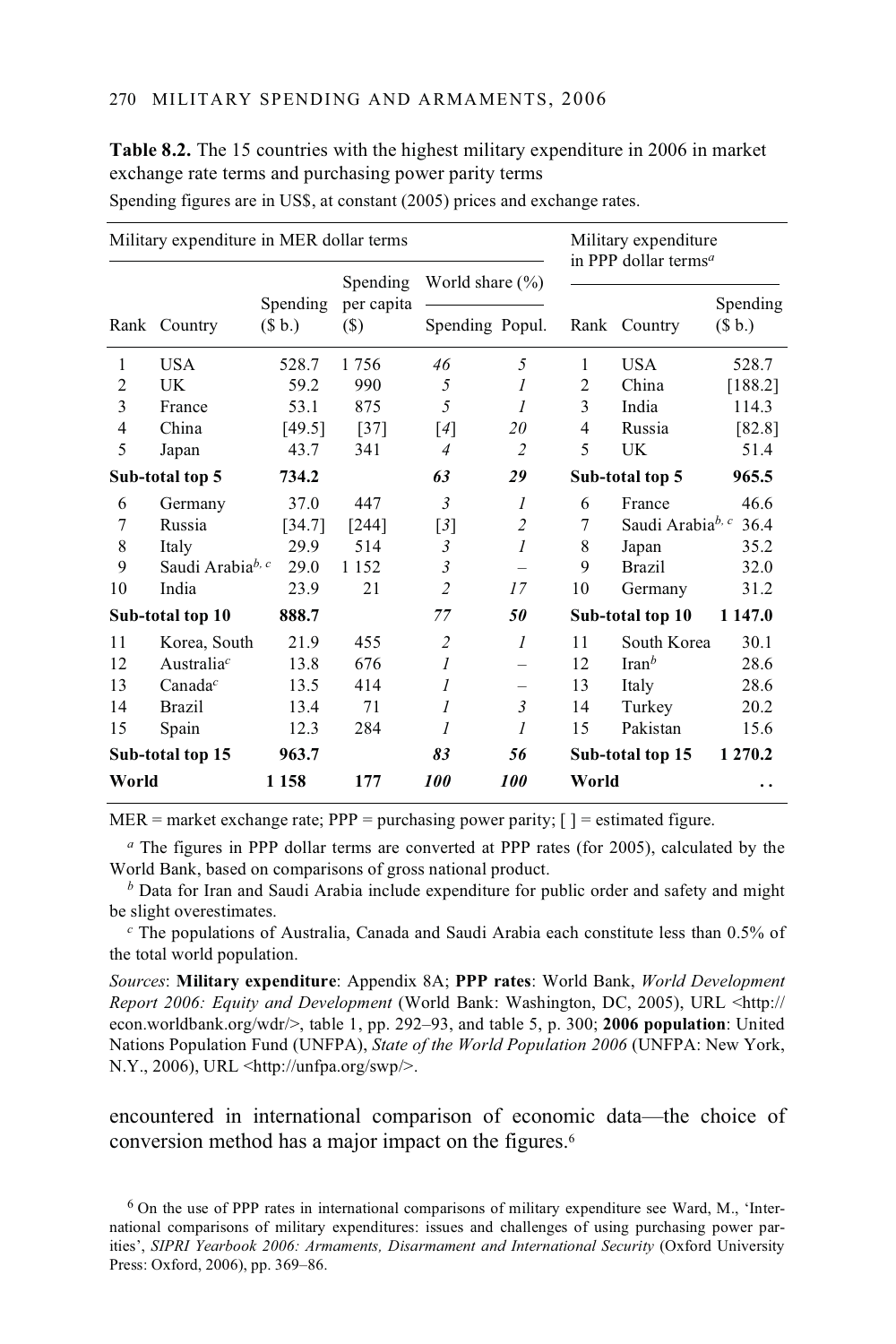# III. Military and social budget priorities

Data on military and social expenditures and comparisons between them are often used in order to assess how governments prioritize military and social goals. Such data are used in domestic policy debates in order to assess government policies and the use of taxpayers' money, and by individuals and groups interested in assessing how their government addresses their security and social needs. The latter has become more relevant with the emergence of security concepts that focus on the security of the individual, rather than on the security of the state.7

National and international actors also use data on a country's military and social expenditures for various types of decisions. For example, some donor countries continue to use military expenditure data as a basis for their assessments of recipient countries' commitment to development when granting economic aid.8 Nevertheless, the Development Assistance Committee of the Organisation for Economic Co-operation and Development (OECD) recommends that donor states focus less on levels of military spending and instead assess the process by which that level is decided.<sup>9</sup> Another example is when licensing authorities in arms exporting countries use data on social expenditure as one of several criteria for their decisions. According to criterion 8 of the European Union (EU) Code of Conduct on Arms Exports, EU member states should consider the recipient country's relative levels of military and social expenditures in order to establish whether a proposed export of arms could 'seriously hamper the sustainable development of the recipient country'.10

This section looks at the data on government spending on the military, education and health sectors that are available in sources of international statistics. Although most users of these data look at figures for individual countries, it is also interesting to aggregate the data by country income groups since this allows spending by a specific country to be compared with the average for its income group. This section presents available data on average military and social expenditures as shares of GDP for low-, middle- and high-income countries. It continues by describing some of the considerations that should be taken into account when using figures on military and social expenditures.

<sup>7</sup> See chapter 7 in this volume.

<sup>8</sup> See Omitoogun, W. and Sköns, E., 'Military expenditure data: a 40-year overview', *SIPRI Yearbook 2006* (note 6), p. 290.

<sup>&</sup>lt;sup>9</sup> Organisation for Economic Co-operation and Development (OECD), Development Assistance Committee (DAC), *Security System Reform and Governance*, DAC Guidelines and Reference Series (OECD: Paris, 2005), URL <http://www.oecd.org/dac/conflict/ssr/>, p. 37.

 $^{10}$  The European Union Code of Conduct on Arms Exports was adopted at the Brussels European Council on 5 June 1998 and is available at URL <http://consilium.europa.eu/uedocs/cmsUpload/08675r2 en8.pdf>. See also Bauer, S and Bromley, M., *The European Union Code of Conduct on Arms Exports: Improving the Annual Report*, SIPRI Policy Paper no. 8 (SIPRI: Stockholm, 2004), URL <http://www. sipri.org/>.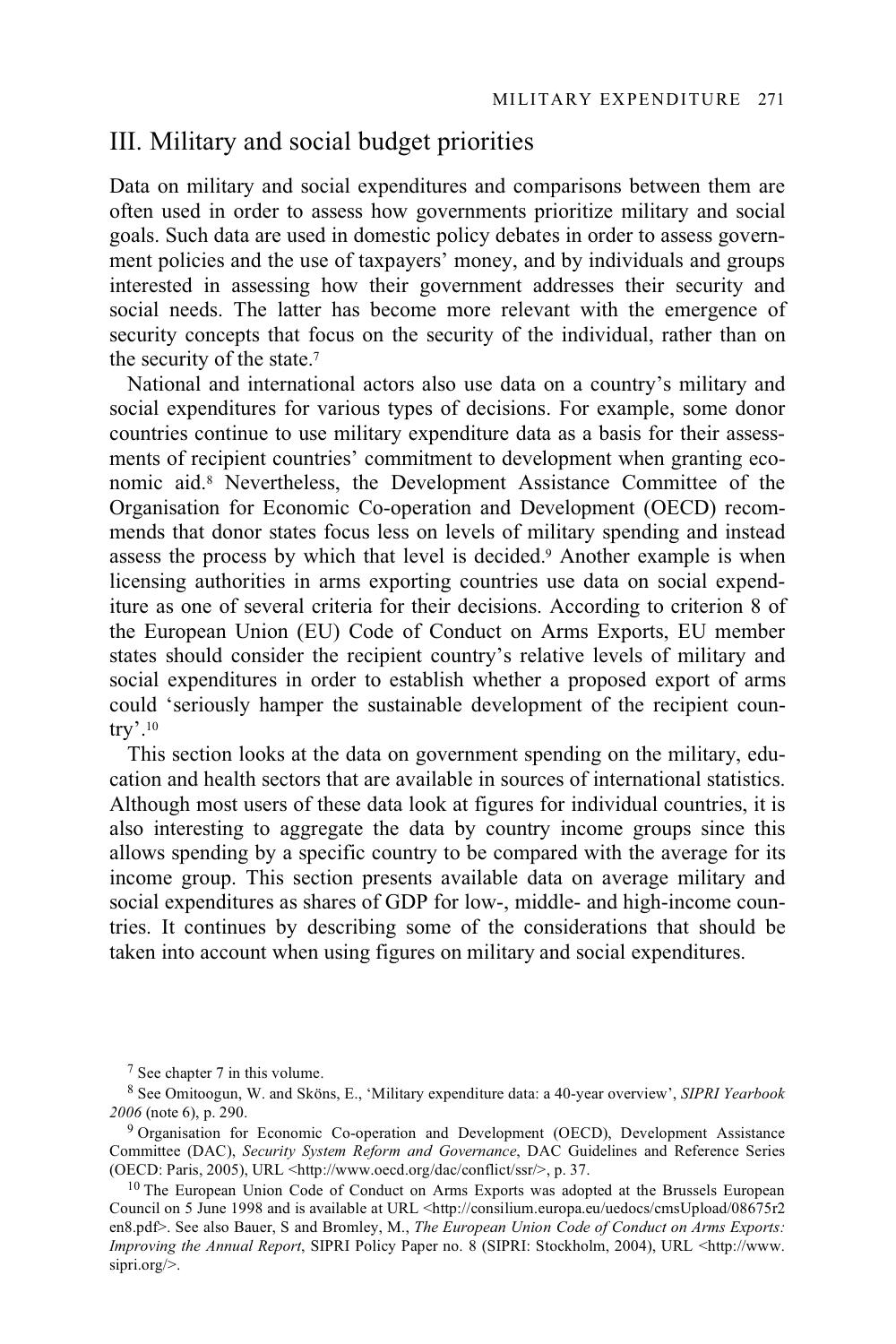| Income group/<br>Sector <sup>b</sup> | 1999 | 2000 | 2001 | 2002 | 2003 | Average,<br>1999-2003 |
|--------------------------------------|------|------|------|------|------|-----------------------|
|                                      |      |      |      |      |      |                       |
| Low-income countries                 |      |      |      |      |      |                       |
| Military                             | 2.7  | 2.7  | 2.5  | 2.5  | 2.3  | 2.5                   |
| Education                            | 3.4  | 3.5  | 3.8  | 4.0  | 4.0  | 3.8                   |
| Health                               | 1.8  | 2.0  | 2.0  | 2.2  | 2.2  | 2.1                   |
| Middle-income countries              |      |      |      |      |      |                       |
| Military                             | 1.9  | 1.9  | 2.0  | 1.9  | 1.9  | 1.9                   |
| Education                            | 4.8  | 4.5  | 4.7  | 4.6  | 4.7  | 4.7                   |
| Health                               | 3.3  | 3.3  | 3.4  | 3.4  | 3.4  | 3.4                   |
| High-income countries                |      |      |      |      |      |                       |
| Military                             | 2.1  | 2.0  | 2.0  | 2.0  | 2.0  | 2.0                   |
| Education                            | 5.5  | 5.4  | 5.6  | 5.7  | 5.9  | 5.6                   |
| Health                               | 5.8  | 5.8  | 6.1  | 6.2  | 6.4  | 6.1                   |

**Table 8.3.** Military and social expenditure priorities, select countries, 1999–2003*<sup>a</sup>* Figures are averages of the percentage of each country's gross domestic product devoted to each sector

*<sup>a</sup>* The countries covered are those for which data are available for at least 2 of the 3 sectors throughout the 5-year period, totalling 82 of the 167 countries in the SIPRI Military Expenditure Database. The coverage is uneven between income groups: 24 high-income countries out of 37 countries; 45 middle-income countries out of 81; and 13 low-income countries out of 49 countries in the SIPRI database. In addition, although data were available for Eritrea (a low-income country), it has nevertheless been excluded as a statistical outlier.

*b* The data on education and health expenditures refer to general government expenditure, including central, regional and local government. Data on health expenditure include social security contributions and funding from external resources.

*Sources*: **Military expenditure**: Appendix 8A; **Education expenditure**: UNESCO Institute for Statistics (UIS), UIS Global Education Database, accessed 18 Jan. 2006, URL <http:// stats.uis.unesco.org/>; **Health expenditure**: World Health Organization (WHO), *The World Health Report* 2004–2006 (WHO: Geneva, 2004–2006), URL <http://www.who.int/whr/en/>.

### **Data on military and social expenditures**

A national budgeting process involves the allocation of public funds to various categories of public spending, subject to the constraints of the size of the total budget and the size of the national economy.11 Two of the main areas competing for resources are the military and social sectors.

The purpose of military spending is to provide the military defence of, principally, a country's national security (both its state interest and territory) and, ultimately, security of its citizens. The purpose of social expenditure is to provide social services to the citizens of a country. This often involves significant redistribution of resources between income groups and generations in order to

 $11$  In the standard neoclassical model, nation states are represented as rational agents which maximize a welfare function for their citizens depending on the security and economic situations and subject to budget constraint. Smith, R., 'The demand for military expenditure', eds K. Hartley and T. Sandler, *Handbook of Defense Economics*, vol. 1 (North-Holland: Amsterdam, 1995), p. 71.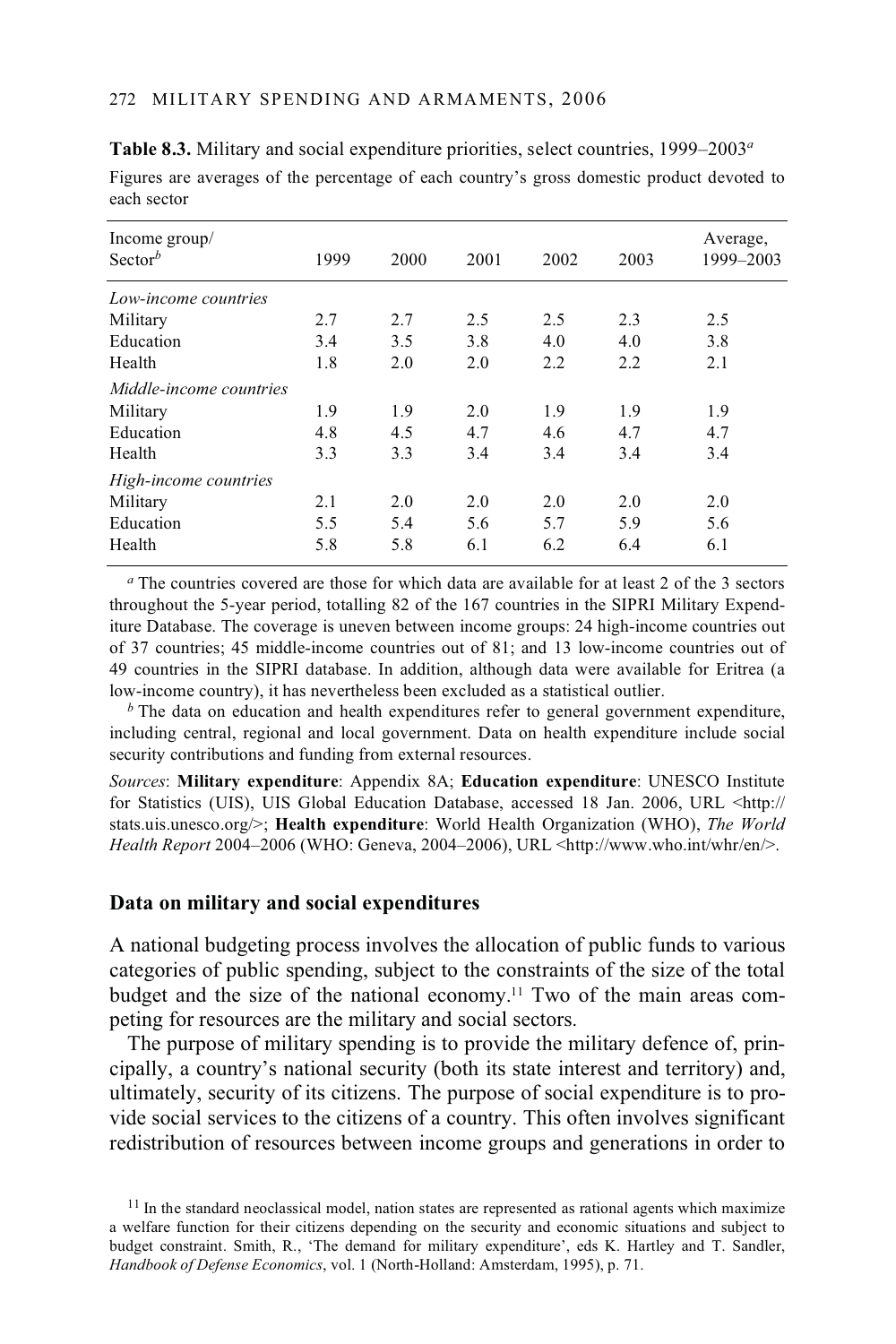attain government social policy goals. Social expenditure is a broad category, covering support for education, health care, institutional care for the elderly and disabled, retirement pensions, as well as other types of state subsidy.12 Only two types of social expenditure are considered here—for the education and health sectors. This is common practice since these are the categories of spending for which it is possible to find roughly comparable data for a large number of countries.13 Moreover, providing education and health care are two of the most basic requirements when attending to social needs.14

Table 8.3 presents data on the average proportion of national GDP spent by governments on the military, education and health sectors by country income group. Spending as a proportion of national GDP is used to show the relative burden of the expenditure on the national economy. The table covers the period 1999–2003, which is the most recent five-year period for which such data are available. Data are organized into three country income groups in order to illustrate the pattern for and differences between these three types of countries. Data are not available for all countries in each income group. In particular, data are available for a higher proportion of high-income countries than low- and middle-income countries, and thus the figures for the former group are more representative than those for the latter groups. Caution should therefore be exercised when using these figures since the averages could differ if data for more countries were available.

Three main observations arise from table 8.3. First, the high- and middleincome countries prioritized spending on education and health care over military expenditure during the five-year period 1999–2003, both on average for the period and for each year in the period. In contrast, the low-income group prioritized spending on the military over health expenditure but prioritized expenditure on education over both. Second, the higher the level of income, the higher the proportion of GDP devoted to social spending. While lowincome countries spent on average 5.9 per cent of GDP on health care and education, middle- and high-income countries spent 8.1 per cent and 11.7 per cent, respectively. Finally, the share of GDP spent on the military remained roughly constant at around 2 per cent in both high- and middle-income countries during the five-year period, while in low-income countries it declined somewhat. At the same time spending on education and health care as a share

<sup>12</sup> Organisation for Economic Co-operation and Development (OECD), '1980–1998, 20 years of social expenditure: the OECD database', Paris, URL <http://www.oecd.org/dataoecd/3/63/2084281.<br>pdf>.

<sup>&</sup>lt;sup>13</sup> See Gupta, S. et al., *Review of Social Issues in IMF-Supported Programs*, International Monetary Fund (IMF) Occasional Paper no. 191 (IMF: Washington, DC, Jan. 2000); Baqir, R., 'Social sector spending in a panel of countries', IMF Working Paper no. WP/02/35, IMF, Washington, DC, Feb. 2002, URL <http://www.imf.org/external/pubs/cat/longres.cfm?sk=15564>; and Martin, R. and Segura-Ubiergo, A., 'Social spending in IMF-supported programs', Independent Evaluation Office (IEO) Background Paper no. BP/04/1, International Monetary Fund, Washington, DC, Apr. 2004, URL <http:// www.imf.org/external/np/ieo/pap.asp>. 14 United Nations Development Programme (UNDP), *Human Development Report 2005: Inter-*

*national Cooperation at a Crossroads—Aid, Trade and Security in an Unequal World* (UNDP: New York, N.Y., 2005), URL <http://hdr.undp.org/reports/global/2005/>, pp. 18–19. See also the definition of social opportunities in Sen, A., *Development as Freedom* (Oxford University Press: Oxford, 1999), pp. 11, 295.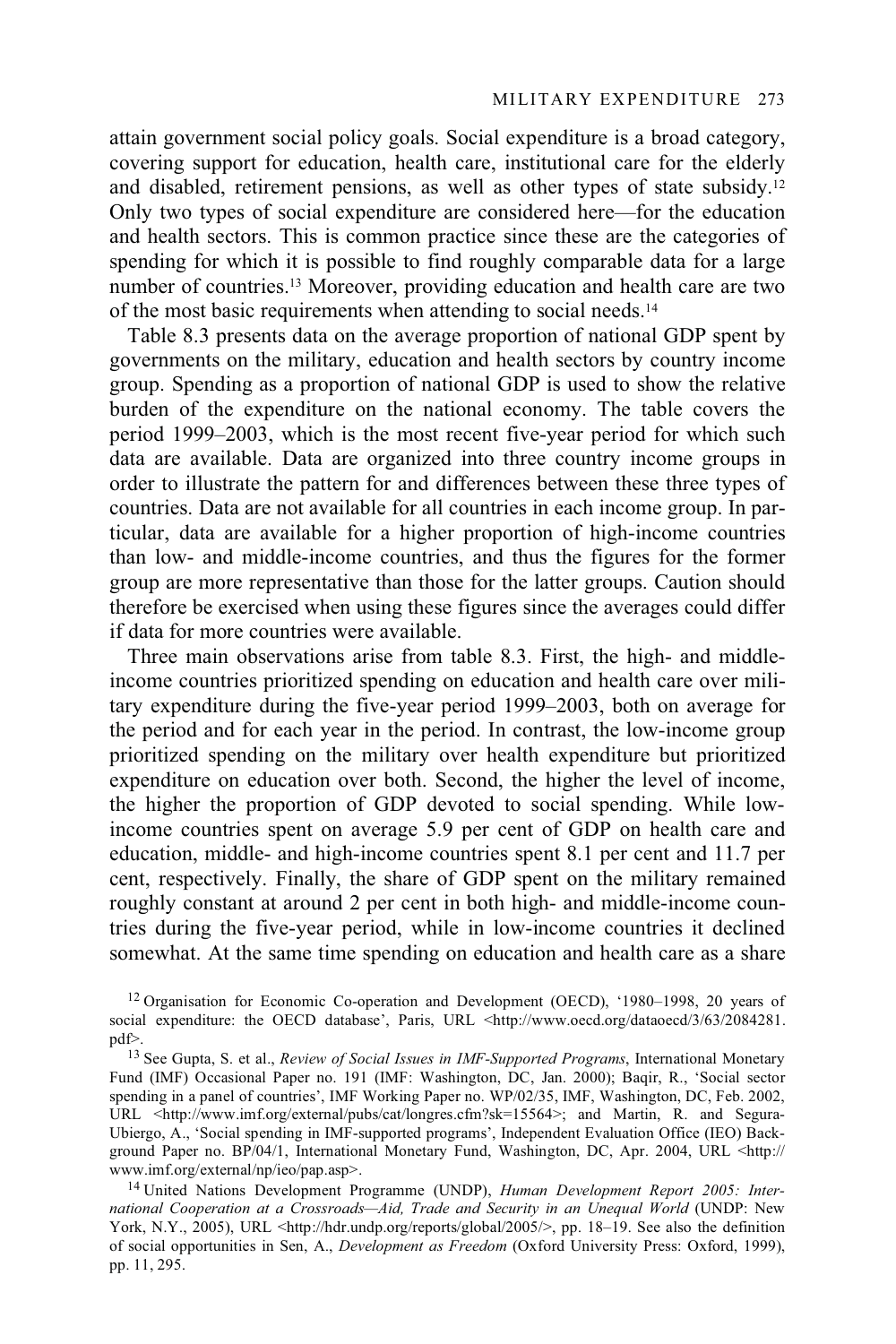of GDP increased in high- and low-income countries but remained relatively stable in middle-income countries.

These average figures offer a rough picture of typical national relative priorities between military and social expenditures and could be used to compare the spending of a specific country with the average for its income group. This must be done with due consideration of the weaknesses in the data related to the limited sample of countries and other factors described below.

### **The utility of the expenditure data**

Spending figures are useful only if their limitations are considered and if they are put into a broader context. Three limitations are considered here.

Principally, data on military and social expenditure are only a measure of input and do not necessarily indicate the level of output, in this case military capability and standards of education and health, since the output also depends on a range of other factors. What the spending figures do indicate are government priorities. However, such priorities need to be analysed in their political, social and economic contexts in order to establish their popular legitimacy and if they correspond to the relative needs of these sectors.

Second, if the main purpose of the data is to assess government expenditure priorities, in principle only public expenditure is relevant, and not private expenditure. However, the level of private expenditure may have an impact on the level of public expenditure. In some countries there is a significant amount of private expenditure on social services.15 Such large private provision of social services can be caused by, for example, shortcomings in public sector provision of services or the interest of the private sector in offering broader choices of services such as religious or elite schools.16 In some countries, funding from the private and public sectors has become increasingly mixed, with some public resources being allocated to finance the provision of services by the private sector and with some private funding of public social services.17 Similarly, even though the military sector is often perceived as belonging exclusively to the public sector, non-state groups also have significant armed forces, which are thus financed by non-government sources.

A third complication is that, while data-collecting organizations strive to obtain data which conform as closely as possible to their definitions, in practice countries report data compiled according to their own definitions. In many cases, these national definitions differ widely from the definitions of the datacollecting organizations, as well as between countries. It is therefore difficult for governments to fill in standardized questionnaires such as SIPRI's on military expenditure, UNESCO's on education expenditure and the World

<sup>&</sup>lt;sup>15</sup> E.g. in Chile, China and Paraguay private expenditure constitutes as much as  $40\%$  of total education expenditure. UNESCO and Organisation for Economic Co-operation and Development (OECD), World Education Indicators Programme, *Financing Education: Investments and Returns*, Analysis of the World Education Indicators, 2002 edn (OECD: Paris, 2003), URL <http://www.uis.unesco.org/ev.php?  $ID=5245\_201\&ID2=DO\_TOPIC>$ , p. 102.<br><sup>16</sup> UNESCO and Organisation for Economic Co-operation and Development (note 15), pp. 95–96.

<sup>&</sup>lt;sup>17</sup> UNESCO and Organisation for Economic Co-operation and Development (note 15), p. 94.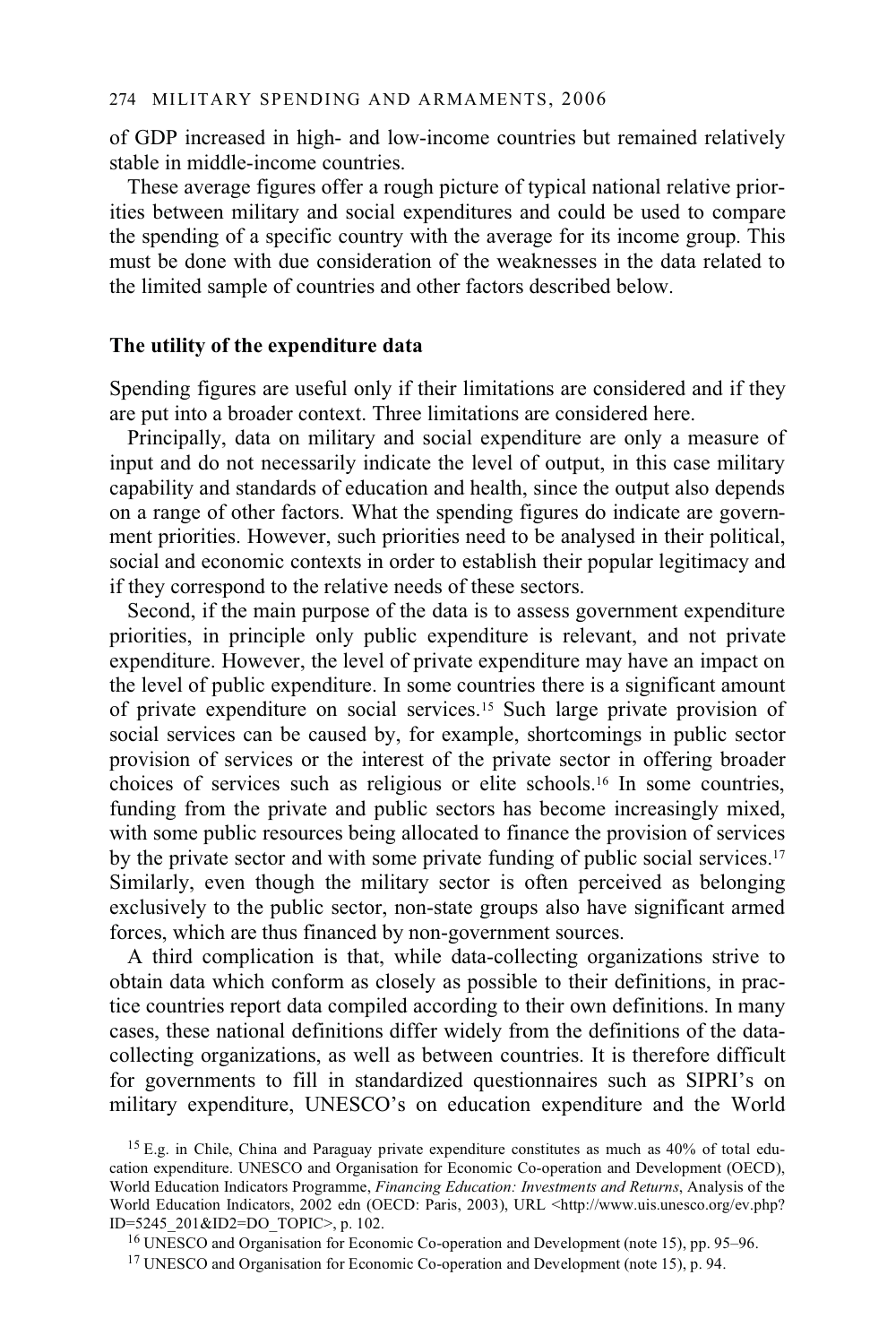Health Organization's on health expenditure. Furthermore, lack of sufficient information means that these organizations cannot make their own calculations in accordance with their standardized definitions, and so problems with the comparability of the data also need to be considered.

### IV. The United States

### **Military expenditure trends**

US military expenditure has increased significantly since 2001, when the post-September 2001 'global war on terrorism' was launched by the US Administration of President George W. Bush. Between financial years (FYs) 2001 and 2006, outlays by the US Department of Defense (DOD) increased by 53 per cent in real terms, while the increase in outlays for national defence (a functional category that includes non-DOD defence-related activities) was 49 per cent (see table 8.4).18 These increases are the result primarily of the massive supplemental appropriations made under the heading 'global war on terrorism', mostly to fund military operations in Afghanistan, Iraq and elsewhere.

The largest relative increase was in outlays for research, development, test and evaluation (RDT&E), rising by 58 per cent in real terms between FYs 2001 and 2006, while the increases in funding for operations and maintenance and for procurement were both 47 per cent. Military construction, military personnel and family housing received below average increases.

### **Appropriations for the 'global war on terrorism'**

Between September 2001 and June 2006, the US Government provided a total of \$432 billion in annual and supplemental appropriations under the heading 'global war on terrorism' (see table 8.5).19 Of this, \$381 billion was provided for military operations—\$254 billion for the operation in Iraq and \$128 billion for those in Afghanistan, the Philippines, the Horn of Africa and elsewhere. Of this, the total already obligated (i.e. commissioned to particular projects) by June 2006 amounted to about \$287 billion for foreign operations (excluding classified activities),20 of which \$227 billion was for military operations in Iraq and \$60 billion for operations in Afghanistan and elsewhere; an additional

<sup>18</sup> According to SIPRI data, US military expenditure increased by 53% in real terms between 2001 and 2006. This is higher than the rate of increase reported in official US data because of the method of conversion into constant dollars. While SIPRI uses the consumer price index (CPI) for price conversion for all countries, the US official figures are converted using military-specific deflators. Thus, the SIPRI data show the trend in the purchasing power of the military budget had it instead been spent on typical consumer goods and services, while the US official data show the trend in its purchasing power for military goods and services. The nominal change is the same for the two series.

 $19$  In US Government documents the heading used is 'Global War on Terror'.

 $^{20}$  Funding of classified 'global war on terrorism' activities is not included in the DOD reports. It has been estimated by the US Congressional Budget Office to be at least \$25 billion. US Government Accountability Office (GAO), *Global War on Terrorism*, Report GAO-07-76 (GAO: Washington, DC, Nov. 2006), URL <http://www.gao.gov/docdblite/details.php?rptno=GAO-07-76>, p. 10.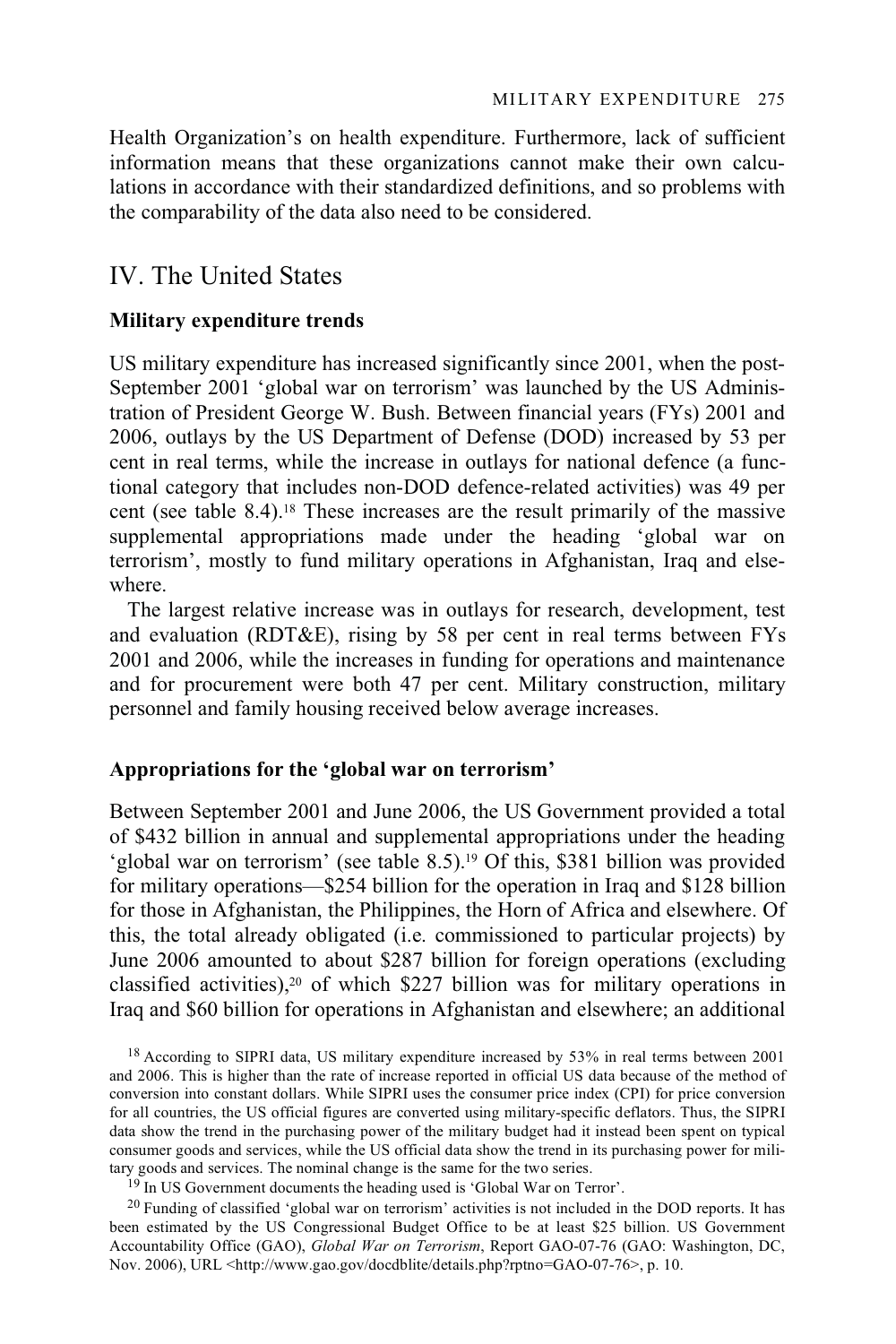|                                                         | 2001  | 2002  | 2003  | 2004  | 2005  | $2006^a$ | Change,<br>$2001 - 2006$<br>$(\%)$ |
|---------------------------------------------------------|-------|-------|-------|-------|-------|----------|------------------------------------|
| Outlays in constant (FY 2007) prices                    |       |       |       |       |       |          |                                    |
| DOD outlays <sup>b</sup>                                |       |       |       |       |       |          |                                    |
| Military personnel                                      | 91.8  | 101.6 | 120.6 | 124.2 | 134.8 | 119.5    | 30                                 |
| 0&M                                                     | 133.9 | 152.3 | 173.0 | 192.0 | 199.5 | 197.4    | 47                                 |
| Procurement                                             | 61.5  | 69.4  | 74.6  | 82.1  | 86.2  | 90.7     | 47                                 |
| RDT&E                                                   | 45.7  | 49.5  | 58.5  | 65.5  | 68.8  | 72.3     | 58                                 |
| Military construction                                   | 5.6   | 5.7   | 6.4   | 6.8   | 5.6   | 7.5      | 34                                 |
| Family housing                                          | 3.9   | 4.2   | 4.2   | 4.2   | 3.9   | 3.9      | $\theta$                           |
| Other                                                   | 1.2   | 0.7   | 1.6   | 1.8   | 1.6   | 2.4      | 100                                |
| Sub-total <sup>b</sup>                                  | 343.6 | 382.0 | 435.7 | 476.6 | 500.4 | 493.7    | 44                                 |
| Anticipated supplemental<br>appropriations <sup>c</sup> | . .   |       | . .   |       | . .   | 30.8     |                                    |
| <b>Total DOD outlays</b>                                | 343.6 | 382.0 | 435.7 | 476.6 | 500.4 | 524.5    | 53                                 |
| Outlays in constant (FY 2000) prices                    |       |       |       |       |       |          |                                    |
| National defence <sup>d</sup>                           | 297.2 | 329.4 | 365.3 | 397.3 | 419.8 | 443.1    | 49                                 |
| Outlays in current prices <sup>d</sup>                  |       |       |       |       |       |          |                                    |
| DOD, military                                           | 290.3 | 332.0 | 387.3 | 436.5 | 474.2 | 512.1    |                                    |
| DOE, military                                           | 12.9  | 14.8  | 16.0  | 16.6  | 18.0  | 18.7     |                                    |
| Other military-related                                  | 1.6   | 1.8   | 1.6   | 2.8   | 3.1   | 5.1      |                                    |
| <b>Total national defence</b>                           | 304.9 | 348.6 | 404.9 | 455.9 | 495.3 | 535.9    |                                    |

**Table 8.4.** Trends in US military expenditure, financial years 2001–2006 Figures are in US\$ b. and are for financial years (running for 12 months from 1 Oct. of the previous year).

 $DOD = Department of Defense; DOE = Department of Energy; FY = financial year; O&M =$ operations and maintenance;  $RDT&E$  = research, development, test and evaluation.

*<sup>a</sup>* Figures for 2006 are for budgeted, not actual, expenditure. These are estimated figures, based on requests for budget authority.

*b* Figures for DOD outlays are from data released by the DOD in Mar. 2006 which do not include future emergency funding for FY 2006.

*<sup>c</sup>* This figure is based on data from the US Office of Management and Budget (OMB), which include anticipated funding for the 'global war on terrorism' for FY 2006.

*<sup>d</sup>* This data series from the OMB includes outlays from 'anticipated funding for the global war on terrorism' for FY 2006.

*Sources*: **DOD outlays**: US Department of Defense (DOD), Office of the Under Secretary of Defense (Comptroller), *National Defense Budget Estimates for FY 2007* (DOD: Washington, DC, Mar. 2006), URL <http://www.defenselink.mil/comptroller/defbudget/fy2007/>, table 6-11, p. 133; **Supplemental appropriations and national defence outlays**: US Office of Management and Budget, *Historical Tables: Budget of the United States Government, Fiscal Year*  2007 (Government Printing Office: Washington, DC, 2006), URL <http://www.whitehouse. gov/omb/budget/fy2007/>, tables 3.2, 6.1.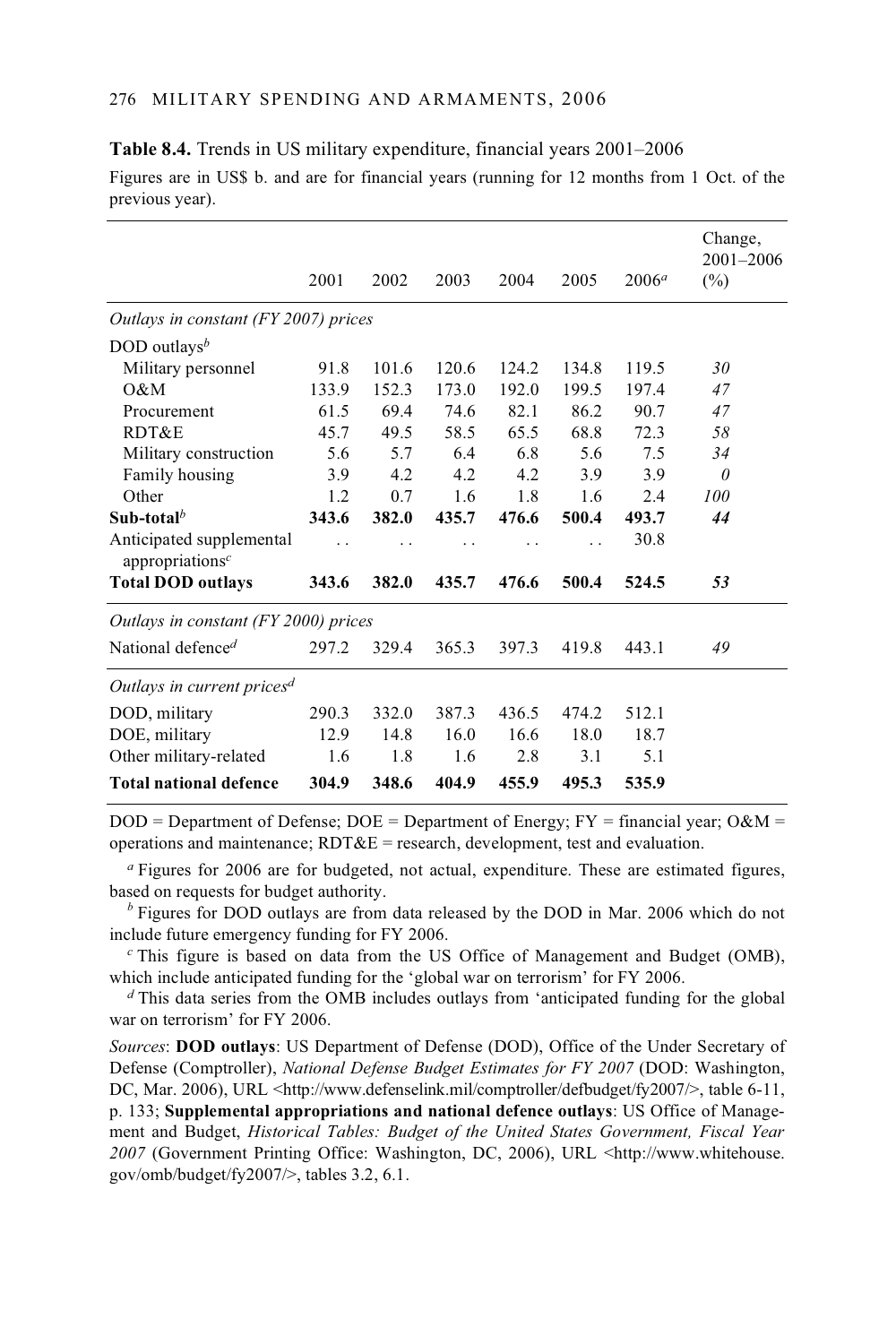\$27.7 billion was obligated for US homeland defence activities.<sup>21</sup> Most of this funding was provided through supplemental appropriations outside the annual defence budget.

Total 'global war on terrorism' funding for FY 2006 was approximately \$114.4 billion, of which \$15.9 billion was for military personnel, \$55.9 billion for operations and maintenance, \$21.5 billion for procurement, and \$21.1 billion for RDT&E and military construction.<sup>22</sup>

The US Congressional Budget Office has projected the costs of military and diplomatic operations in Iraq for the period FYs 2007–2016 under two scenarios specified by the US House of Representatives Budget Committee.23 In the first scenario, assuming the removal of all US troops from Iraq by the end of 2009, the total cost over this 10-year period was projected as being \$166 billion for the US military (in addition to the \$254 billion already appropriated for the period FYs 2003–2006) and \$36 billion for the US costs for diplomatic operations, Iraqi security forces, foreign aid and ex-combatants' programmes (in addition to \$37 billion for the period FYs 2003–2006). This would bring the total cost for the period 2003–16 to \$493 billion. In the second scenario, assuming a reduction in the number of US troops in Iraq to 40 000 by 2010, the cost for military operations in 2007–16 is projected to be \$368 billion, with other costs of \$38 billion, bringing the total cost for US military and other operations in Iraq to \$697 billion from the beginning of the war in March 2003 to the end of FY 2016.

#### **Future spending**

The Bush Administration's budget request in February 2006 to the US Congress for FY 2007 included \$441 billion in budget authority for the DOD, an increase of 8 per cent over the enacted funding level for FY 2006 in nominal terms.24 However, this FY 2006 figure does not include supplemental 'global war on terrorism' appropriation requests after February 2006. Adding the subsequent supplements requested during 2006—\$70 billion for FY 2006 and \$50 billion for FY 2007—the overall budget authority requested for the DOD totalled \$538 billion in FY 2006 and \$491 billion for FY 2007.25

21 US Government Accountability Office (note 20), p. 10.

22 US Government Accountability Office (note 20), p. 8.

<sup>23</sup> US Congress, Congressional Budget Office (CBO), 'Estimated costs of U.S. operations in Iraq under two specified scenarios', Washington, DC, 13 July 2006, URL <http://www.cbo.gov/showdoc. cfm?index=7393>.

<sup>24</sup> US Department of Defense (DOD), Office of the Under Secretary of Defense (Comptroller), *National Defense Budget Estimates for FY 2007* (DOD: Washington, DC, Mar. 2006), URL <http:// www.defenselink.mil/comptroller/defbudget/fy2007/>, table 1-1, p. 4. In US budget terminology, budget authority is the authority to spend in the current as well as future years and actual expenditure during the year is called outlays. This figure of \$441 billion is slightly higher than the original figure of \$439.3 billion presented by President Bush in his budget request on 6 Feb. 2006. US Department of Defense, 'Fiscal 2007 Department of Defense budget is released', Press release no. 104-06, Washington, DC,

<sup>25</sup> Kosiak, S., 'Historical and projected funding for defense: presentation of the FY 2007 request in tables and charts', Center for Strategic and Budgetary Assessments, Washington, DC, 7 Apr. 2006, URL <http://www.csbaonline.org/2006-1/2.DefenseBudget/Topline.shtml>, table 1.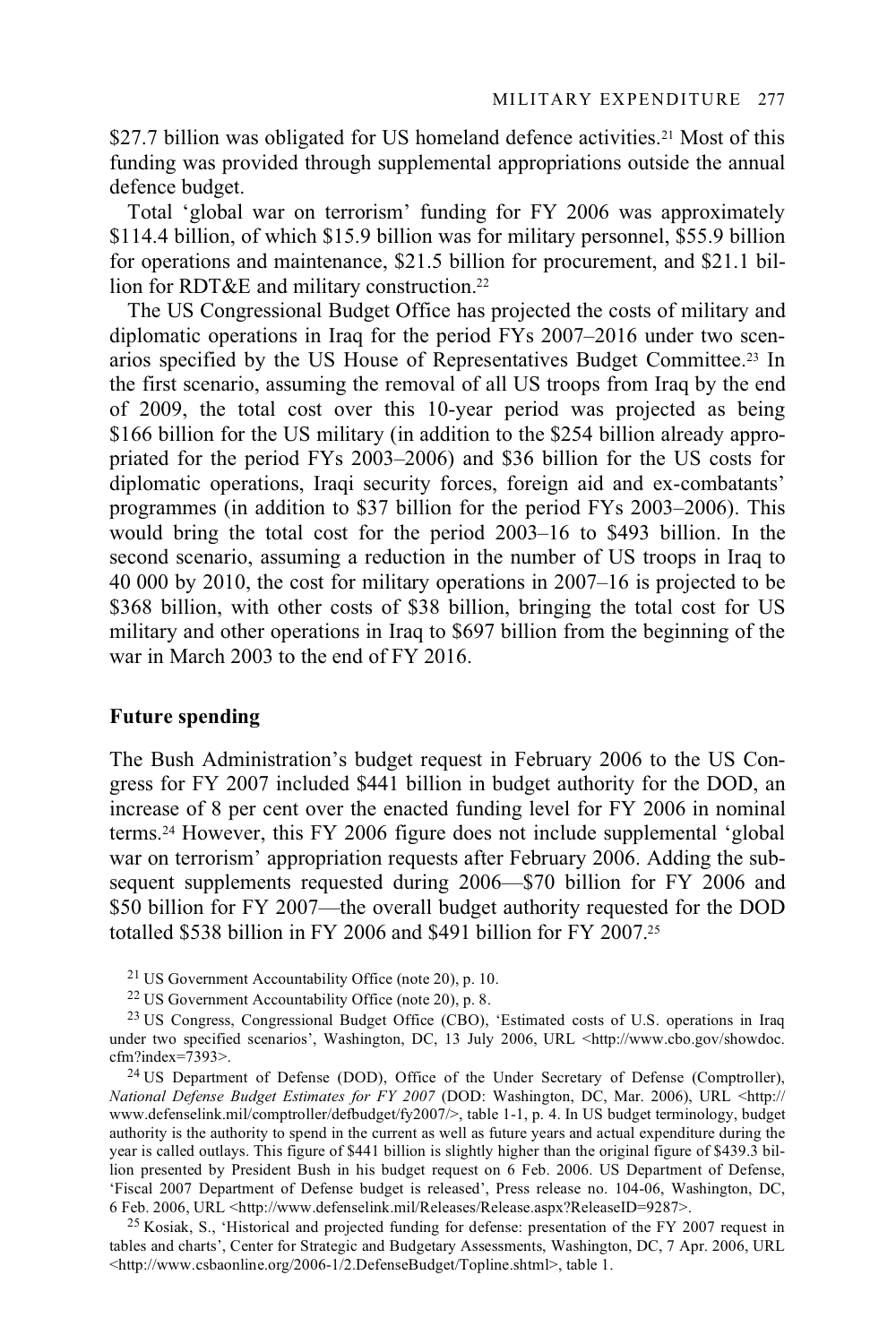**Table 8.5.** US appropriations for the 'global war on terrorism', financial years 2001–2006

Figures are for budget authority, in US\$ b. Years are financial years (running for 12 months from 1 Oct. of the previous year). Figures do not always add up because of the conventions of rounding.

|                                          | 2001         | 2002           | 2003     | 2004           | 2005           | 2006           | Total<br>$2001 - 2006$ |
|------------------------------------------|--------------|----------------|----------|----------------|----------------|----------------|------------------------|
| Military operations                      | 14           | 18             | 80       | 88             | 70             | 111            | 381                    |
| $\text{Iraq}^a$                          | $\mathbf{0}$ | $\theta$       | 46       | 68             | 53             | 87             | 254                    |
| Afghanistan and other <sup>b</sup>       | 14           | 18             | 34       | 21             | 18             | 24             | 128                    |
| Indigenous security forces $c$           | $\theta$     | $\mathbf{0}$   | $\theta$ | 5              | 7              | 5              | 17                     |
| Iraq                                     | $\mathbf{0}$ | $\theta$       | $\theta$ | 5              | 6              | 3              | 14                     |
| Afghanistan                              | $\theta$     | $\mathbf{0}$   | $\theta$ | $\theta$       | ш              | $\overline{c}$ | 3                      |
| Diplomatic operations<br>and foreign aid | < 0.5        | $\overline{c}$ | 8        | 17             | 3              | $\overline{4}$ | 34                     |
| Iraq                                     | $\theta$     | $\theta$       | 3        | 15             |                | 3              | 22                     |
| Other                                    | < 0.5        | $\overline{2}$ | 5        | $\overline{c}$ | $\overline{c}$ |                | 12                     |
| Total                                    | 14           | 19             | 88       | 111            | 81             | 120            | 432                    |

*<sup>a</sup>* This is funding for Operation Iraqi Freedom.

*<sup>b</sup>* This includes funding for Operation Enduring Freedom (in and around Afghanistan), Operation Noble Eagle (homeland security missions), restructuring of army and Marine Corps units and classified activities other than those funded through the Iraq Freedom Fund. It excludes funds for Operation Noble Eagle for 2005 and 2006 because these have been included in annual DOD appropriations and cannot be identified separately.

*c* Funding for indigenous security forces is for training and equipping local military and police units in Afghanistan and Iraq.

*Sources*: US Congress, Congressional Budget Office (CBO), *The Budget and Economic Outlook: An Update* (CBO: Washington, DC, Aug. 2006), URL <http://www.cbo.gov/showdoc. cfm?index=7492>, box 1-1, p. 9.

According to the Future Year Defense Plan for FYs 2007–2011, budget authority for national defence was projected to increase in real terms from \$463 billion in FY 2007 to \$482 billion in FY 2009 and then fall to \$477.2 billion in FY 2011 (all at constant FY 2007 prices), not including estimated future spending for wars.26 According to the US Army, Navy and Air Force, this will lead to a substantial gap between their funding and the costs of their planned future activities. During the 2006 congressional budget process of the FY 2007 defence budget, the Army Chief of Staff, General Peter Schoomaker, testified that the US Army had a funding shortfall of \$17 billion caused by the need to replace equipment that had been worn out or destroyed in combat in Afghanistan and Iraq and he projected an annual shortfall of \$12 billion for each of FYs 2008 and 2009. Similarly, US Air Force officials argued that they faced a budget shortfall of \$8 billion in FYs 2008–2013 to pay for personnel, equipment and operational costs. According to the US Navy, its shortfall will

<sup>&</sup>lt;sup>26</sup> US Department of Defense, Office of the Under Secretary of Defense (Comptroller) (note 24), table 1-2, p. 5.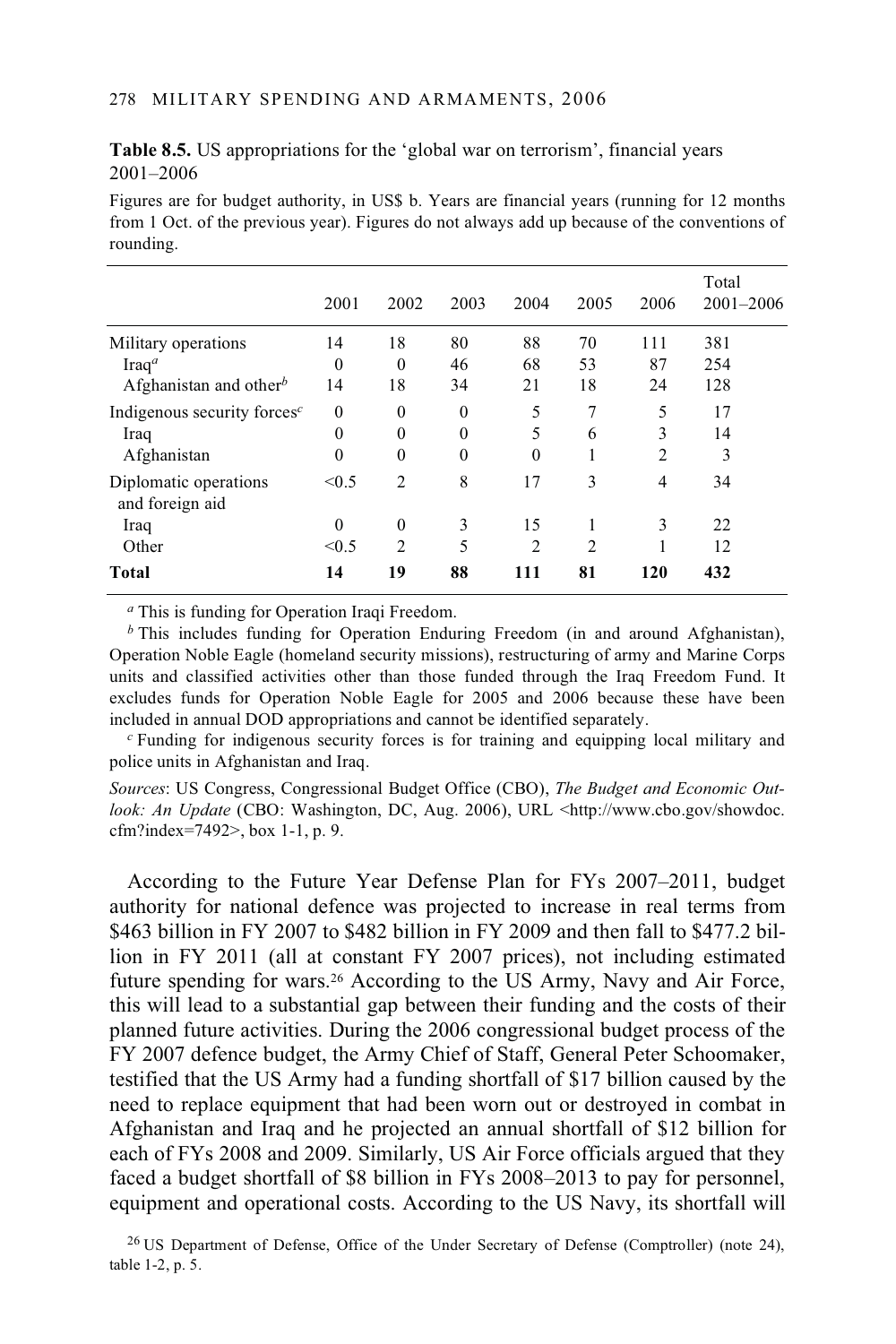be \$3–4 billion annually compared with the projected costs of achieving its goal of building a 313-ship fleet. To save money, both the air force and the navy are cutting their forces, by roughly 40 000 personnel each. However, according to the Senate Budget Committee, this would not be nearly enough to close the gap between force planning and budget plans, to allow the services to afford all the weapon programmes in their acquisition plans.<sup>27</sup>

While these budget shortfalls are partly related to costs incurred for the wars in Afghanistan and Iraq—for example, for repairs and replacement of equipment damaged or destroyed in combat—another factor is the increased costs of weapon programmes initiated before the wars. The post-September 2001 period has been associated with substantial increases in the cost of weapon systems. The USA's weapon system acquisition plan has increased from 71 major weapon programmes with a combined cost of \$790 billion in FY 2001 to 85 programmes with a cost of \$1585 billion by December 2005.28 This is the result both of an increasing number of major weapon programmes and of increasing unit programme costs. This trend is unlikely to be changed, at least in the short term, owing to the character of the weapon acquisition process, including the contractual arrangements and 'pork barrel' politics. Thus, according to a 2006 report by the Republican Party staff on the Senate Budget Committee, it would be difficult for the Congress to stem these cost increases by cancelling some ongoing weapon acquisition programmes because of the contractual arrangements and the employment implications, which have historically been an important political barrier to the cancellation of arms production programmes.29

Overall, the paradox of the dynamics of US military spending by the end of 2006 was that, in spite of the strong increase in US military expenditure during the period FYs 2001–2006 and a level of military spending nearly as high as the combined military expenditure of all other countries in the world, the funding is nevertheless insufficient for the defence plans of the US armed forces.

### **Alternative strategies and spending**

The USA's post-September 2001 policies have not only incurred great costs. By the end of 2006 it had been demonstrated in a number of assessments that

27 Matthews, W., 'Worldwide defense spending forecast: leading the pack', *Defense News*, 11 Sep.

<sup>2006. 28</sup> US Senate, Budget Committee, Republican Staff, 'Informed budgeteer', *Budget Bulletin*, 28 July 2006, URL <http://www.senate.gov/~budget/republican/NewBB.htm>. By the end of FY 2006, the acquisition plan had reached 87 programmes at a total cost of \$1613 billion. US Department of Defense, 'Selected Acquisition Report (SAR) summary tables as of date: September 30, 2006', Washington, DC, 14 Nov. 2006, URL <http://www.acq.osd.mil/ara/am/sar/>.<br><sup>29</sup> US Senate (note 28). According to the Senate Budget Committee, DOD contracts contain a termin-

ation liability clause to indemnify the contractor if the government prematurely ends the contract for reasons other than default by the contractor, and the termination liability payment is often larger than the amount the government would have to pay to continue production.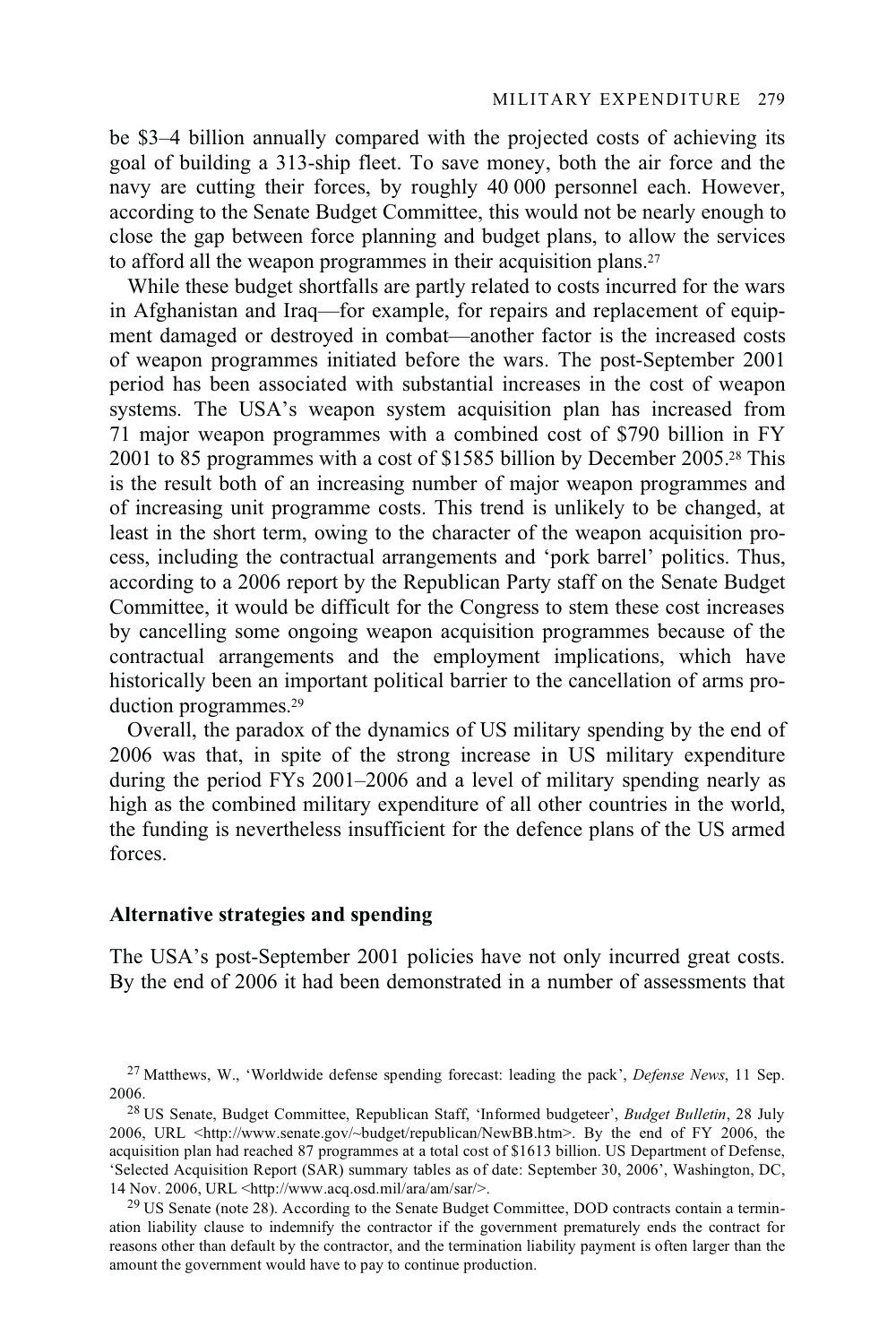#### 280 MILITARY SPENDING AND ARMAMENTS, 2006

**Table 8.6.** The proposals of the Task Force on a Unified Security Budget for the United States, 2007

Figures are in US\$ b. and are the proposed changes from the US Administration's budget request for financial year 2007

| Item                                                                           | Proposed<br>change |
|--------------------------------------------------------------------------------|--------------------|
| Combat aircraft (in F-22 and F-35 programmes)                                  | $-5.3$             |
| Future combat systems                                                          | $-2.7$             |
| Ships (Virginia Class submarines and $DD(X)$ destroyer)                        | $-5.6$             |
| Nuclear warheads, weapons and missiles                                         | $-14.0$            |
| National missile defence                                                       | $-8.0$             |
| Military forces and personnel (air force and navy)                             | $-7.2$             |
| Research and development                                                       | $-5.0$             |
| Waste in procurement and business operations                                   | $-5.0$             |
| Other                                                                          | $-8.7$             |
| Total proposed cuts in military spending                                       | $-61.5$            |
| Homeland security (public health, first responders, public transport security) | 23.75              |
| Economic development assistance                                                | 10.00              |
| Alternative energy sources                                                     | 8.80               |
| Non-proliferation (focusing on dismantling and securing nuclear weapons)       | 4.60               |
| Diplomatic operations                                                          | 1.80               |
| Contributions to international organizations, peace missions, etc.             | 2.79               |
| Total proposed increases in non-military spending                              | 51.74              |

*Source*: Korb, L. and Pemberton, M., *Report of the Task Force on a Unified Security Budget for the United States, 2007* (Foreign Policy in Focus and the Center for Defense Information: Washington, DC, May 2006), URL <http://www.fpif.org/fpiftxt/3253/>, pp. 16, 22.

these policies had not achieved their aims.30 These are two important factors behind the emergence of a number of alternative security strategies and spending options by the domestic political opposition during 2006.

A proposal from the Democratic Party in early 2006 included a number of non-military (e.g. homeland, energy and diplomatic) strategies to protect US territory, communication systems, chemical and nuclear plants and critical infrastructure from terrorist attacks, to reduce US dependence on foreign oil and to restore confidence in the ability of the US Government to respond to an attack or natural disaster.31 However, it did not imply cuts in US military spending, since it also included a plan to rebuild the military forces. Similarly, a set of proposals for reforming US military strategy by a think tank associated with the Democratic Party included a number of suggestions for defensive

<sup>&</sup>lt;sup>30</sup> For a brief summary see Gold, D., 'Is the war on terror "worth it"?', Security Policy Working Group, Proteus Fund, New York, N.Y., Sep. 2006, URL <http://www.proteusfund.org/spwg/collab/>. For a broader review of the domestic critique during 2006 of US defence policy, both as regards the war in Iraq and the design and requirements of future US armed forces, see chapter 1 in this volume.

<sup>&</sup>lt;sup>31</sup> US Democratic Party, 'Real security: the Democratic plan to protect America and restore our leadership in the world', Washington, DC, 29 Mar. 2006, URL <http://www.democrats.gov/BK.html>.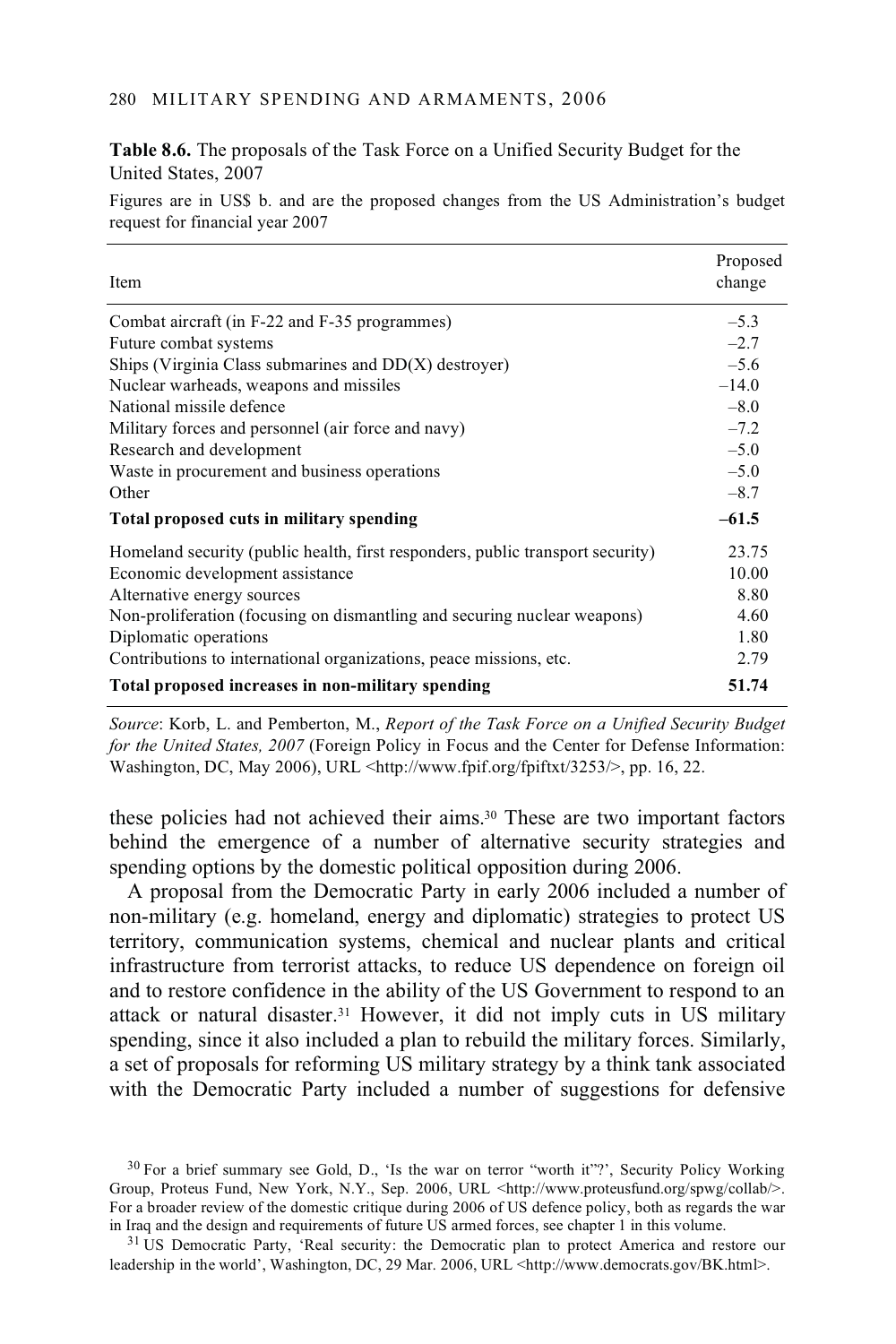measures, expanding non-military forms of engagement and raising taxes, while also calling for a 'bigger and better military'.<sup>32</sup>

A third set of proposals is contained in the third version of the Unified Security Budget, which is the work of a group of non-governmental policy analysts that includes former government officials who have served in the US DOD, Congress and armed forces.<sup>33</sup> Based on a broad conception of security, the Unified Security Budget's analysis covered both military and non-military expenditure items for promoting security and identified \$62 billion in cuts to the defence budget, 'mostly to weapon systems that have scant relevance to the threats we face', and suggested \$52 billion for additional non-military measures for defence and prevention.34 These proposals are summarized in table 8.6.

### **Economic impact**

The massive increase in US military spending is taking place in a period of rising budget deficits, increasing US Government debt and increasing outlays on servicing that debt. It has also been one of the factors contributing to the deterioration of these economic indicators. According to the US Office of Management and Budget, the slowdown in the US economy that began in 2001 was exacerbated by the terrorist attacks of 11 September 2001. The deterioration in the performance of the economy, together with reduction in income tax and additional spending in response to the terrorist attacks, produced a fall in the US Government's budget surplus to \$128 billion in 2001 and a return to deficits in 2002.35 By FY 2006, the deficit was \$423 billion, corresponding to 3.2 per cent of GDP. During the period FYs 2001–2006 the US Government's debt increased by \$2.84 trillion and in FY 2006 corresponded to 66.1 per cent of GDP, while net interest payments to service the debt increased from \$206 billion to \$220 billion (see table 8.7).

In the long term there will be greater competition for funds from the US budget because of the increased cost of servicing the debt caused by the rising budget deficit and the costly demands of the ageing baby boom generation. People born in the post-World War II baby boom period will begin to retire in FY 2008 and to do so in great numbers from FY 2011, which will result in dramatic increases in US Government spending on retirement and health programmes. According to the US Government Accountability Office, in the

32 Marshall, W. (ed.), Progressive Policy Institute, *With All Our Might: A Progressive Strategy for Defeating Jihadism and Defending Liberty* (Routledge: London, 2006). See also Hartung, W. D., 'Fighting the "good fight": an alternative to current Democratic proposals for a new national security strategy', Security Policy Working Group, Proteus Fund, New York, N.Y., Sep. 2006, URL <http://www.proteus fund.org/spwg/collab/>.

<sup>33</sup> Korb, L. and Pemberton, M., *Report of the Task Force on a Unified Security Budget for the United States, 2007* (Foreign Policy in Focus and the Center for Defense Information: Washington, DC, May 2006), URL <http://www.fpif.org/fpiftxt/3253/>. 34 Korb and Pemberton (note 33), p. i.

35 US Office of Management and Budget, *Historical Tables: Budget of the United States Government, Fiscal Year 2007* (Government Printing Office: Washington, DC, 2006), URL <http://www.whitehouse. gov/omb/budget/fy2007/>*,* pp. 5–6.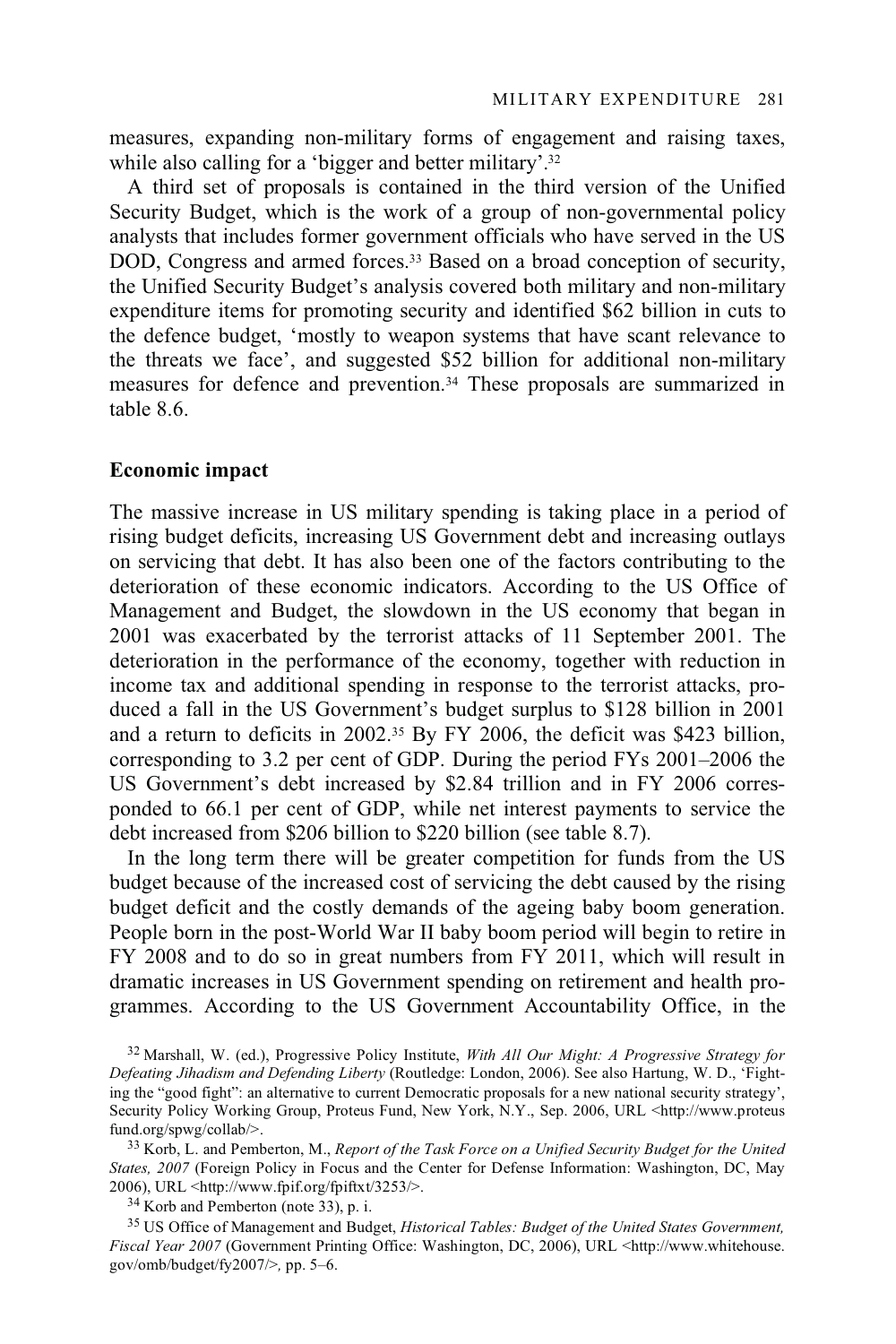**Table 8.7.** US budget surplus or deficit, government debt and net interest payments, financial years 2000–2007

|                                                     | 2000   | 2001    | 2002    | 2003   | 2004   | 2005   | $2006^a$ | $2007^a$ |  |  |  |  |
|-----------------------------------------------------|--------|---------|---------|--------|--------|--------|----------|----------|--|--|--|--|
| Figures in current prices $(\$ b.)$                 |        |         |         |        |        |        |          |          |  |  |  |  |
| Surplus/deficit                                     | $+236$ | $+128$  | $-158$  | $-378$ | $-413$ | $-318$ | $-423$   | $-354$   |  |  |  |  |
| Debt                                                | 5629   | 5 7 7 0 | 6 1 9 8 | 6.760  | 7355   | 7905   | 8611     | 9 2 9 5  |  |  |  |  |
| Net interest payments                               | 223    | 206     | 171     | 153    | 160    | 184    | 220      | 247      |  |  |  |  |
| Figures as a share of gross domestic product $(\%)$ |        |         |         |        |        |        |          |          |  |  |  |  |
| Surplus/deficit                                     | $+2.4$ | $+1.3$  | $-1.5$  | $-3.5$ | $-3.6$ | $-2.6$ | $-3.2$   | $-2.6$   |  |  |  |  |
| Debt                                                | 58.0   | 57.4    | 59.7    | 62.6   | 63.7   | 64.3   | 66.1     | 67.5     |  |  |  |  |
| Net interest payments                               | 2.3    | 2.0     | 1.6     | 1.4    | 1.4    | 1.5    | 1.7      | 1.8      |  |  |  |  |

Years are financial years (running for 12 months from 1 Oct. of the previous year).

*<sup>a</sup>* Figures for financial years 2006 and 2007 are estimates, based on requested budget authority.

*Source*: US Office of Management and Budget, *Historical Tables: Budget of the United States Government, Fiscal Year 2007* (Government Printing Office: Washington, DC, 2006), URL <http://www.whitehouse.gov/omb/budget/fy2007/>, tables 1.3, 7.1, 8.1, 8.4.

absence of policy changes, the currently growing imbalance between expected US Government spending and tax revenues will mean 'ultimately unsustainable federal deficits and debt that serve to threaten [the USA's] future national security as well as the standard of living for the American people'.<sup>36</sup>

In addition, the US military operations in Afghanistan, Iraq and elsewhere will have a long-term economic impact far beyond the direct effect of military expenditure. The indirect costs of armed conflict include a range of costs to the warring parties themselves, as well as to neighbouring countries, and the negative macroeconomic impact of disturbances caused by the conflict.37 Among the indirect costs to the parties are the lives lost, the treatment of the wounded, the destruction of infrastructure, productive capacity and other capital, and the lack of investment in the country of conflict. Some of these may incur further budgetary costs (e.g. for the provision of care for injured soldiers), while others affect the national economy. In addition, major armed conflicts often have global macroeconomic implications, in the case of the conflict in Iraq primarily due to the impact on the oil market.

When these factors are taken into account, the costs to the USA of the war in Iraq become much higher than the increased level of military expenditure. In an assessment produced in late 2006 by Linda Bilmes and Joseph Stiglitz, current and future budgetary costs for military operations, demobilization and

<sup>36</sup> US Government Accountability Office (GAO), *21st Century Challenges: Reexamining the Base of the Federal Government*, GAO-05-325SP (GAO: Washington, DC, Feb. 2005), URL <http://www.gao. gov/21stcentury.html>, p. 5. 37 See e.g. Hartley, K., 'Iraq and the costs of conflict', *Socialist Review*, July 2006; and Sköns, E.,

<sup>&#</sup>x27;The costs of armed conflict', International Task Force on Global Public Goods, *Peace and Security*, Expert Paper Series no. 5 (Secretariat of the International Task Force on Global Public Goods: Stockholm, 2006), URL <http://www.gpgtaskforce.org/bazment.aspx?page\_id=265>, pp. 169–90.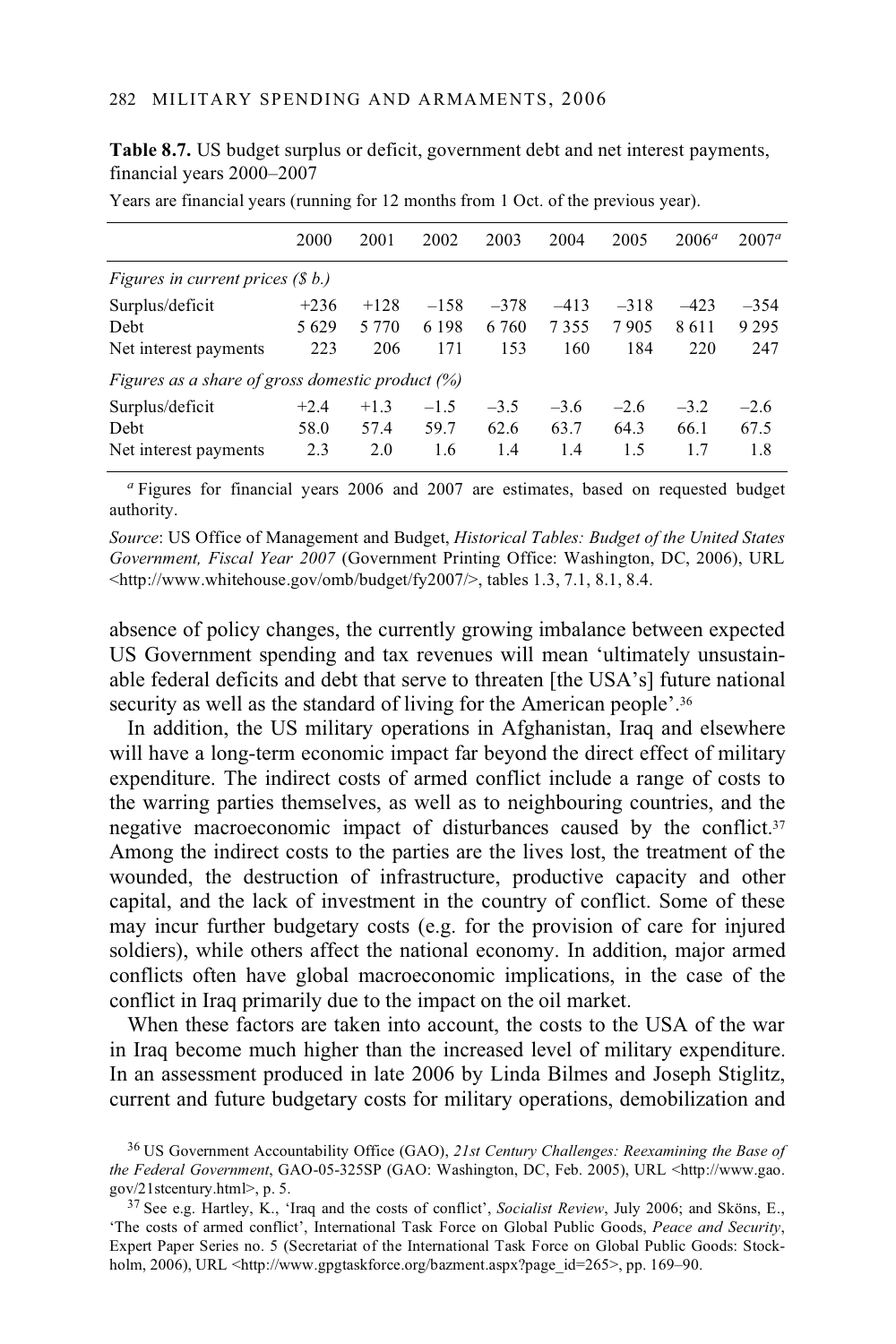ex-combatants' health care and disability compensation were estimated to total \$1012 billion for the period up to 2016.<sup>38</sup> In addition, the economic impact of lives lost, jobs interrupted and increased oil prices as a result of political uncertainty in the Middle East was estimated at \$1255 billion, resulting in a total cost of \$2267 billion.39

Thus, even for a power such as the USA, a major war like that in Iraq involves a significant economic burden, with severe future economic and political implications.

# V. Regional survey<sup>40</sup>

### **Africa**

In 2006 military expenditure in Africa amounted to \$15.5 billion in constant (2005) dollars (see table 8.1). This represents an increase in real terms of 1.3 per cent since 2005. The rate of increase was significantly lower than in the previous two years: 5.3 per cent in 2004 and 3.5 per cent in 2005. Over the 10-year period 1997–2006, total military spending in the region increased by 51 per cent in real terms. As in previous years, North Africa, and in particular Algeria, accounted for the bulk of the increase. Sub-Saharan Africa, with 46 of the 50 African states, only accounts for 58 per cent of the region's military expenditure, the rest being spent by the four North African countries.

Algeria was responsible for 46 per cent of North African military expenditure in 2006 and was the second highest spender in Africa. Algeria's ambitions to replace or upgrade ageing weapon systems have led it to approach both France and the USA for arms purchases.41 However, in 2006 Russia stepped in to meet Algeria's requests. Under the terms of contracts signed between December 2005 and March 2006, Algeria will purchase arms from Russia worth \$10.5 billion and Russia will in return write off Algeria's remaining \$4.74 billion Soviet-era debt.42 Morocco increased its military expenditure only marginally in 2006, while Libya and Tunisia decreased theirs, in Tunisia's case by 16 per cent.

Even if military expenditure in sub-Saharan Africa is not high in absolute terms compared to that of other regions, the economic burden that it represents is considerable. In 2005 the military burdens of Angola and Burundi—as

38 Bilmes. L. and Stiglitz, J. E., 'Encore: Iraq hemorrhage', *Milken Institute Review*, no. 4/2006 (Dec. 2006), pp. 76–83. This study is based on the 2 scenarios used in the Congressional Budget Office report

 $39$  This was an upward revision of the same authors' earlier estimates of \$1026–2239 billion. Bilmes, L. and Stiglitz, J, E., 'The economic costs of the Iraq war: an appraisal three years after the beginning of the conflict', National Bureau of Economic Research (NBER) Working Paper no. 12054, Cambridge, Mass., Feb. 2006, available at URL <http://www2.gsb.columbia.edu/faculty/jstiglitz/papers.cfm>.

 $40$  For the country coverage of the regions discussed in this section see appendix 8A, table 8A.1

41 Daoud, A., 'North Africa's own defense buildup: regional risk or legitimate decision?', *North* 

*Africa Journal*, 18 Apr. 2006. 42 Anderson, G. and Novichkov, N., 'Algeria signs for Russian arms', *Jane's Defence Weekly*, 22 Mar. 2006, p. 19; and Abdullaev, N., 'Russia eyes debt-for-deals strategy', *Defense News*, 20 Mar. 2006. For more on Russia's deals with Algeria see chapter 10 in this volume.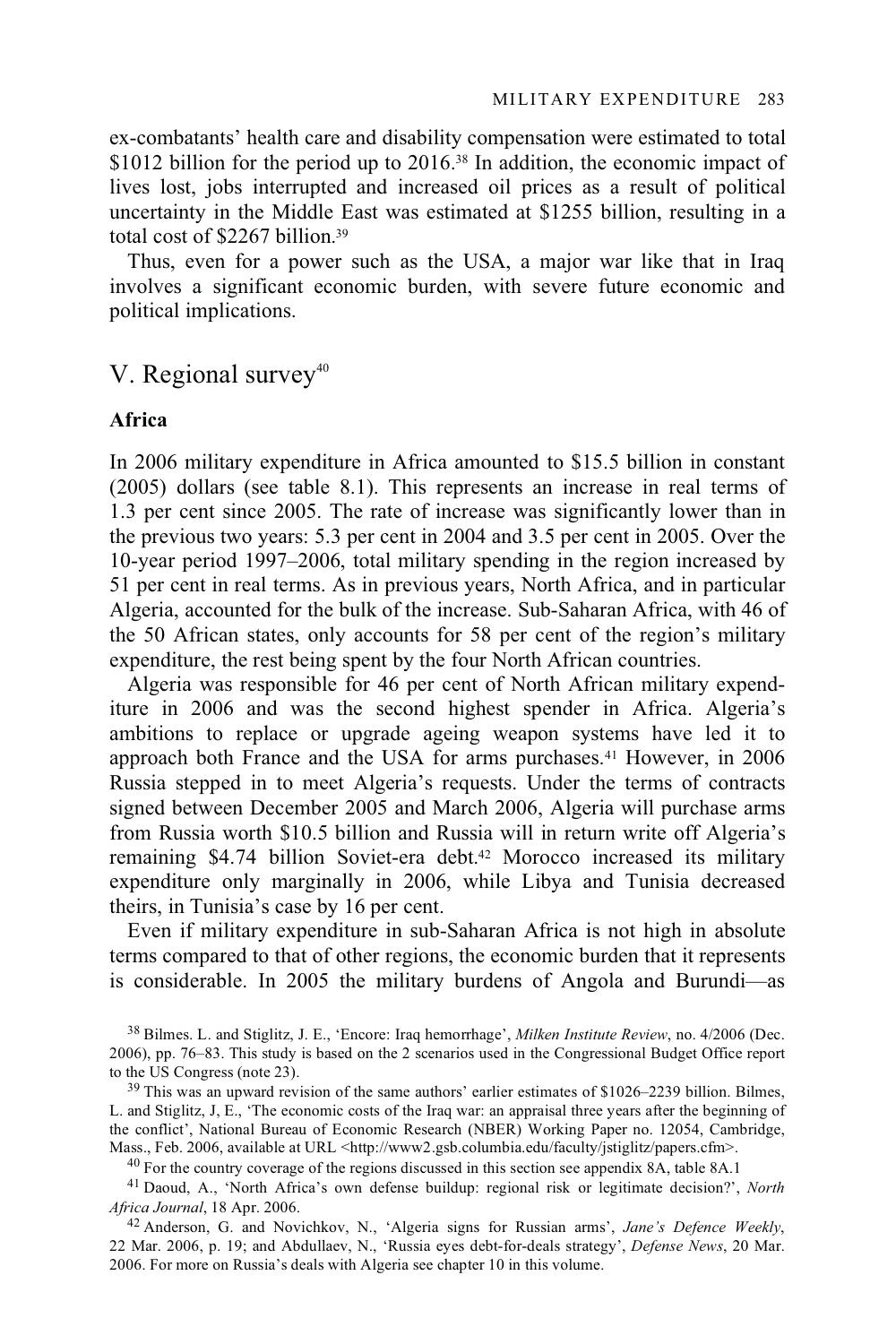measured by military spending as a share of GDP—were among the highest in the world, at 5.7 and 6.2 per cent of GDP, respectively. At the same time, these two countries were among those with the lowest human development indices.43 Both countries are recovering from war and are re-establishing government institutions and, as in many other poor countries, there is constant debate over priorities in the allocation of their scarce resources (as discussed in section III). While such countries need to keep their armed forces satisfied in order to maintain the military's support for civilian government, they also need to provide for the social needs of their populations. According to a 2006 report, one of the main causes of military mutinies against civilian rule in Africa is inefficient military expenditure as a result of problems such as corruption.44

South Africa is one of the few countries in the region that has made progress towards more efficient military expenditure. Although South Africa has the largest military budget in Africa (\$3.6 billion in 2006), it represents a moderate and stable economic burden of 1.5 per cent of GDP. The stability and efficiency of the South African military budget is the result of a transformation process that was undertaken in the decade after the transition to democracy in order to make the military sector accountable to civil authorities.45 Key guidelines for the control of the military have been created as part of the transformation process. Those guiding the military budget are contained in the 1996 White Paper on Defence, the 1998 Defence Review, the 1999 Public Finance Management Act and the 2002 Defence Act.<sup>46</sup>

Several other sub-Saharan countries are in the process of reforming their military sectors. During such reform processes there can be apparent increases in military expenditure, at least in the short term.47 In post-conflict countries these reforms can include demobilization or the integration of former rebel combatants into national armies as well as the rebuilding of military infrastructure damaged during the war.<sup>48</sup> For example, in the Democratic Republic

43 United Nations Development Programme (UNDP), *Human Development Report 2006: Beyond Scarcity—Power, Poverty and the Global Water Crisis* (UNDP: New York, N.Y., 2006), URL <http://<br>hdr.undp.org/hdr2006/>, p. 413

<sup>44</sup> Reeve, R., 'Inadequate military funding puts African countries at risk of coup', *Jane's Intelligence Review*, Apr. 2006, pp. 6–10.

<sup>45</sup> Le Roux, L., 'South Africa', eds W. Omitoogun and E. Hutchful, SIPRI, *Budgeting for the Military* Sector in Africa: The Processes and Mechanisms of Control (Oxford University Press: Oxford, 2006), p. 197. 46 South African Department of Defence (DOD), *Defence in a Democracy: White Paper on National* 

*Defence for the Republic of South Africa* (DOD: Pretoria, May 1996); and South African Department of Defence, *South African Defence Review* (DOD: Pretoria, 1998). The Public Finance Management Act, Act no. 1 of 1999 (as amended by Act no. 29 of 1999), was assented to on 2 Mar. 1999 and took effect on 1 Apr. 2000. The Defence Act, Act no. 42 of 2002, was assented to on 12 Feb. 2003 and took effect on 23 May 2003. These documents are available at URL <http://www.dod.mil.za/documents/documents. htm>. See also South African National Treasury, *Estimates of National Expenditure 2006* (National Treasury: Pretoria, Feb. 2006), URL <http://www.treasury.gov.za/documents/budget/2006/ene/>, p. 462. 47 Omitoogun, W., 'Introduction', eds Omitoogun and Hutchful (note 45), p. 3.

48 Omitoogun and Sköns (note 8), p. 283. On military expenditure in post-conflict states see also Collier, C. and Hoeffler, A., 'Military expenditure in post-conflict societies', Centre for the Study of African Economies Working Paper no. 2004-13, Oxford University, Oxford, 8 Apr. 2004, URL <http://www. csae.ox.ac.uk/workingpapers/wps-list.html>.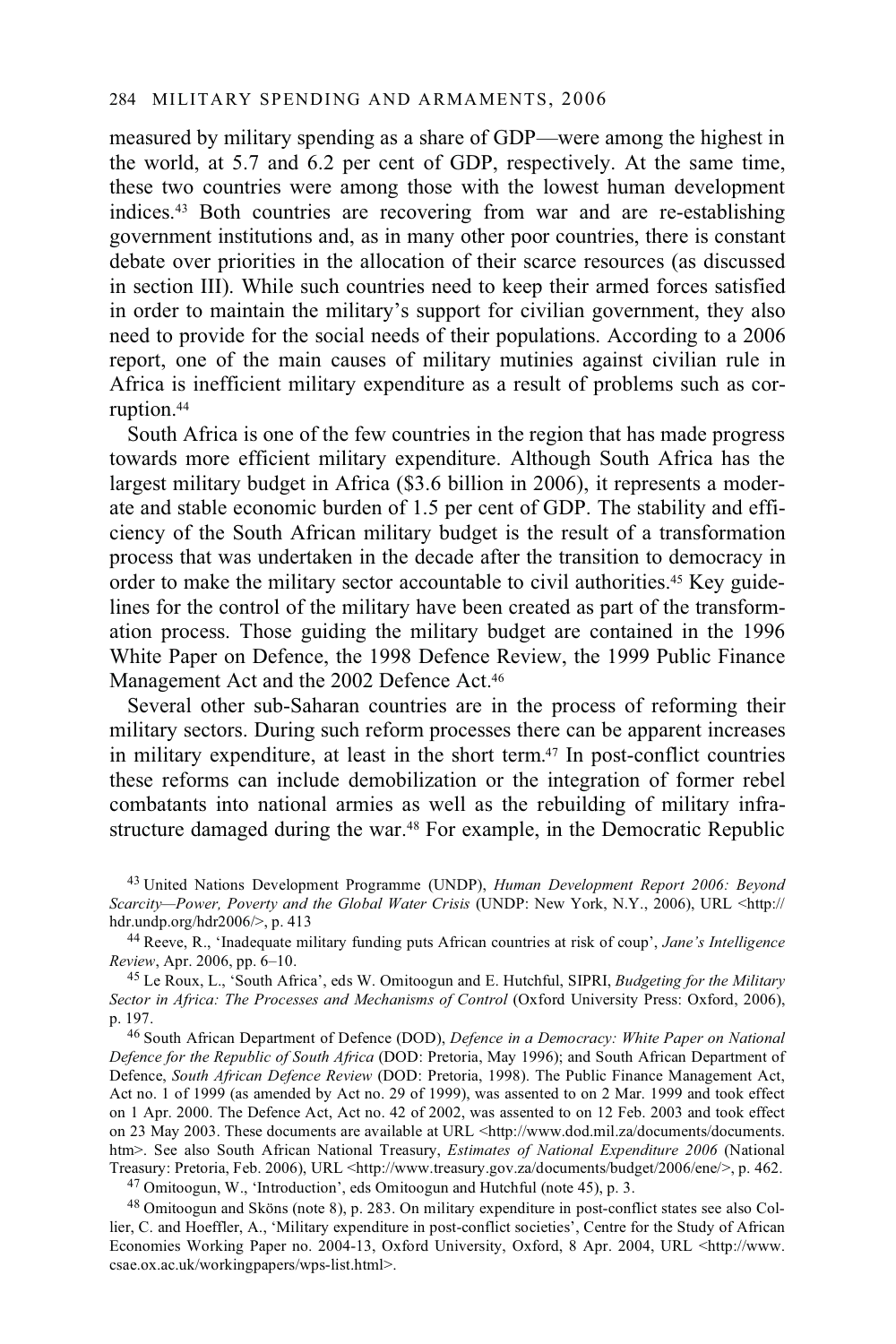of the Congo (DRC), after the transitional government had been established in 2003 according to the 2002 Global and All-Inclusive Agreement, military expenditure increased by 56 per cent in 2004 over 2003.49 Since then military spending has decreased by 27 per cent. However, these are figures for government spending on the military and do not include the spending by rebels and other non-governmental actors. If this non-governmental spending were included, the overall trend in military spending would most likely be a greater decrease since the end of the conflict.

### **Latin America**

Military expenditure in Latin America (i.e. South and Central America) amounted to \$32.7 billion in constant (2005) dollars in 2006. This represents an increase of 5 per cent in real terms since 2005, considerably lower than the 8 per cent increase in the previous year. Over the 10-year period 1997–2006 military spending in this region rose by 18 per cent in real terms.

Increases in the military expenditure of Latin American countries have been levelling off following the end of the rule of the last military dictatorship in 1990.50 Since 1993, the post-1990 year with the highest annual rate of increase in the region's military expenditure (18 per cent), spending levels have increased more slowly. The high rate of increase in the years immediately after the end of the dictatorships can be explained by pressure from strong military lobbies on the new civilian governments.<sup>51</sup> However, in some of these countries democratic government has become well rooted, making military reforms possible, including modernization processes. Such reforms intensified in the aftermath of the September 2001 terrorist attacks on the USA, following pressure from the USA to make security institutions more effective, and with the end of the economic crises of the late 1990s.<sup>52</sup>

However, the characteristics of the reforms differ within the region. Two Central American countries—Costa Rica and Panama—have no defence forces, having disbanded them and replaced them with paramilitary forces—in 1948 and 1990, respectively. Other countries, following peace agreements in the 1980s, have focused on shifting resources from the military sector to

<sup>50</sup> There was a military-backed government in Venezuela for a short time in 2002.

<sup>49</sup> The Global and All-Inclusive Agreement on Transition in the Democratic Republic of the Congo was signed at Pretoria on 17 Dec. 2002. Among other objectives agreed was the formation of a restructured and integrated national army. The text of the agreement is available at URL <http://www.relief web.int/rw/RWB.NSF/db900SID/MHII-65G8B8>. See also UN General Assembly Resolution A/RES/<br>59/207, 17 Mar. 2005, URL <http://www.un.org/ga/59/>, Article 6.

<sup>51</sup> Robledo Hoecker, M., 'Instituciones, intereses y cultura política en las relaciones entre civiles y militares en Chile: 1990–2004' [Institutions, interest and political culture in the civil–military relations in Chile: 1990–2004], eds J. S. Tulchin, R. Benítez Manaut and R. Diamint, *El rompecabezas: Conformando la seguridad hemisférica en el siglo XXI* [The puzzle: creating hemispheric security in the 21st century] (Prometeo Libros: Buenos Aires, 2006), pp. 475–78. 52 Martín, F. E., 'The Latin American military in the new millennium', *Hemisphere*, vol. 16 (spring

<sup>2006),</sup> p. 3.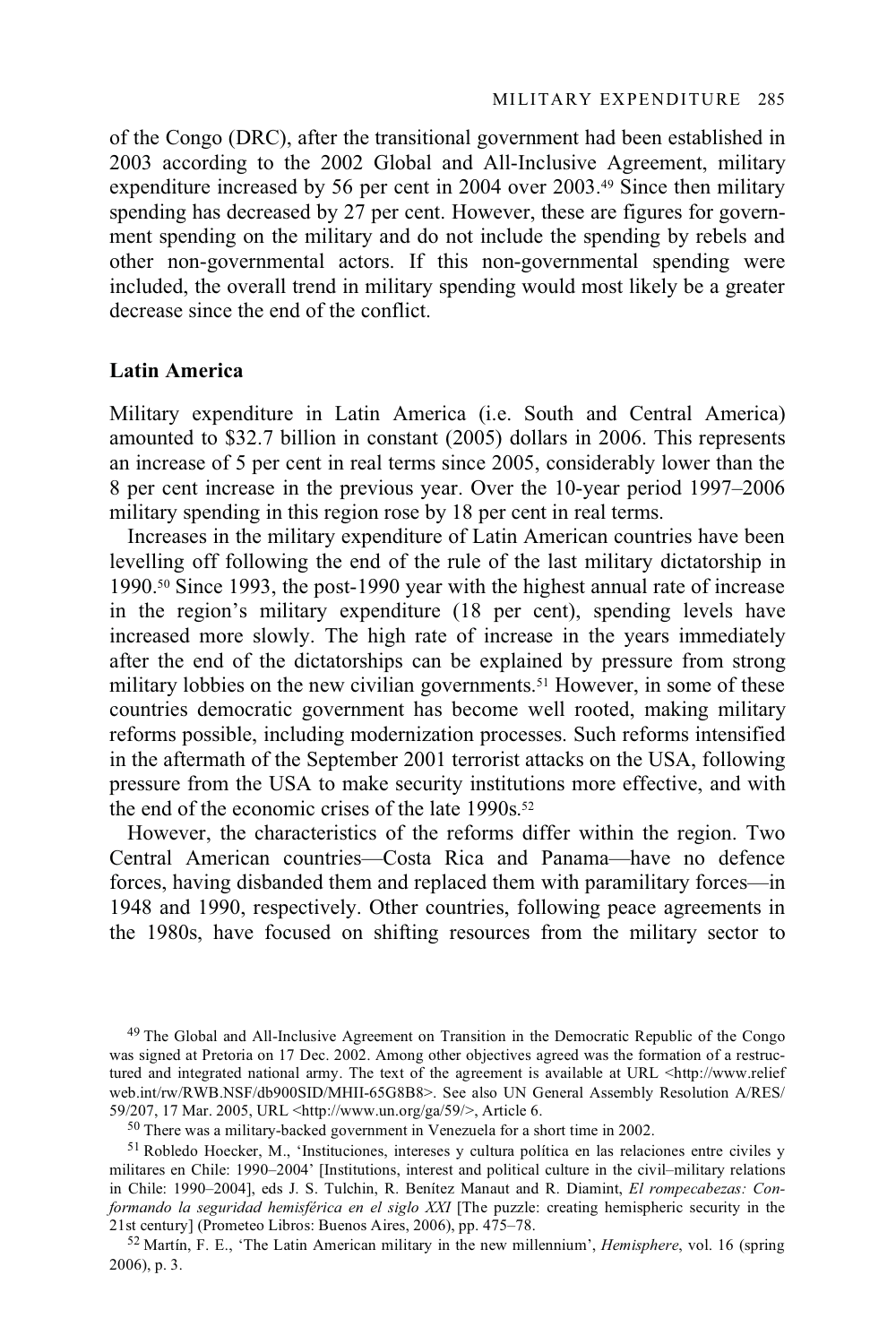internal security.53 The latter trend continued during the 10-year period 1997– 2006, with military expenditure in Central America decreasing by 5 per cent in real terms. This represents the only regional decrease in military spending globally over this period. However, in a few countries, such as Guatemala, the police force's lack of capabilities has led to the military taking over some policing functions, blurring the line between the roles of the police and the military.54

While South American countries have internal security concerns similar to those in Central America, the approach to reforming the armed forces is different.55 There is currently a focus in South America on modernization of equipment. Chile and Venezuela have both pursued large programmes for the modernization of their military capabilities and many other South American states have done so on a smaller scale. These countries have made two types of political argument to justify their acquisitions of up-to-date armaments. One group of countries argues that these arms purchases are the routine replacement of old equipment and the acquisition of capabilities for a more active role in international peace operations. Countries in the other group argue that their acquisitions of equipment are in response to a perceived military threat. Of course, both of these arguments can be used simultaneously, while other tacit motives—such as support of the local arms industry, as in Brazil—are not aired in the political discourse.

The first group includes Argentina, Brazil, Chile and Uruguay. The modernization of the Brazilian military has focused on the air force, with the acquisition of Mirage 2000 combat aircraft and a number of helicopters. The main Brazilian replacement programme in 2006 was the purchase of 62 transport aircraft for \$64 million. The modernized fleet is part of the Brazilian Government's ongoing prioritization of control over the Amazon through the Amazon Surveillance System (Sistema de Vigilância da Amazônia, SIVAM).<sup>56</sup> The F-X next-generation combat aircraft programme, which Brazil cancelled in 2005 to redirect funds to the 'Fome Zero' (zero hunger) plan, was revived in 2006.57 Brazil's procurement programme is part of its efforts to maintain its

<sup>53</sup> Córdova Macías, R. and Pérez, O. J., 'La agenda de seguridad en centroamérica hacias el siglo XXI' [The security agenda in Central America towards the XXI century], eds Tulchin, Benítez Manaut

<sup>&</sup>lt;sup>54</sup> 'Army to patrol streets for another two terms', *Latin American Weekly Report*, 3 Oct. 2006, p. 12; and 'Civilians and soldiers: roles and outlooks', *Latin American Security and Strategic Review*, Oct.

<sup>2006,</sup> pp. 4–5. 55 Bruneau, T. C. and Goetze, R. B., 'Civilian–military relations in Latin America', *Military Review*,

<sup>56</sup> SIPRI Arms Transfers Database, URL <http://www.sipri.org/contents/armstrad/>; 'CASA delivers first 12 Brazilians C-295s', *International Air Letter*, 27 Oct. 2006, p. 5; and Brazilian Ministry of Defence, 'Política de defesa nacional' [National defence policy], Decree no. 5484 of 30 June 2005, URL<br>
<https://www.planalto.gov.br/ccivil 03/ Ato2004-2006/2005/Decreto/D5484.htm>, section 7.1.

 $\frac{57}{7}$ Baranauskas, T., 'Brazil appears ready for major aircraft buys', Government & Industry Group, Forecast International, Newtown, Conn., 18 Dec. 2006, URL <http://emarketalerts.forecast1.com/ mic/eabstract.cfm?recno=131002>. See also Sköns, E. et al., 'Military expenditure', *SIPRI Yearbook 2004: Armaments, Disarmament and International Security* (Oxford University Press: Oxford, 2004), pp. 335–37.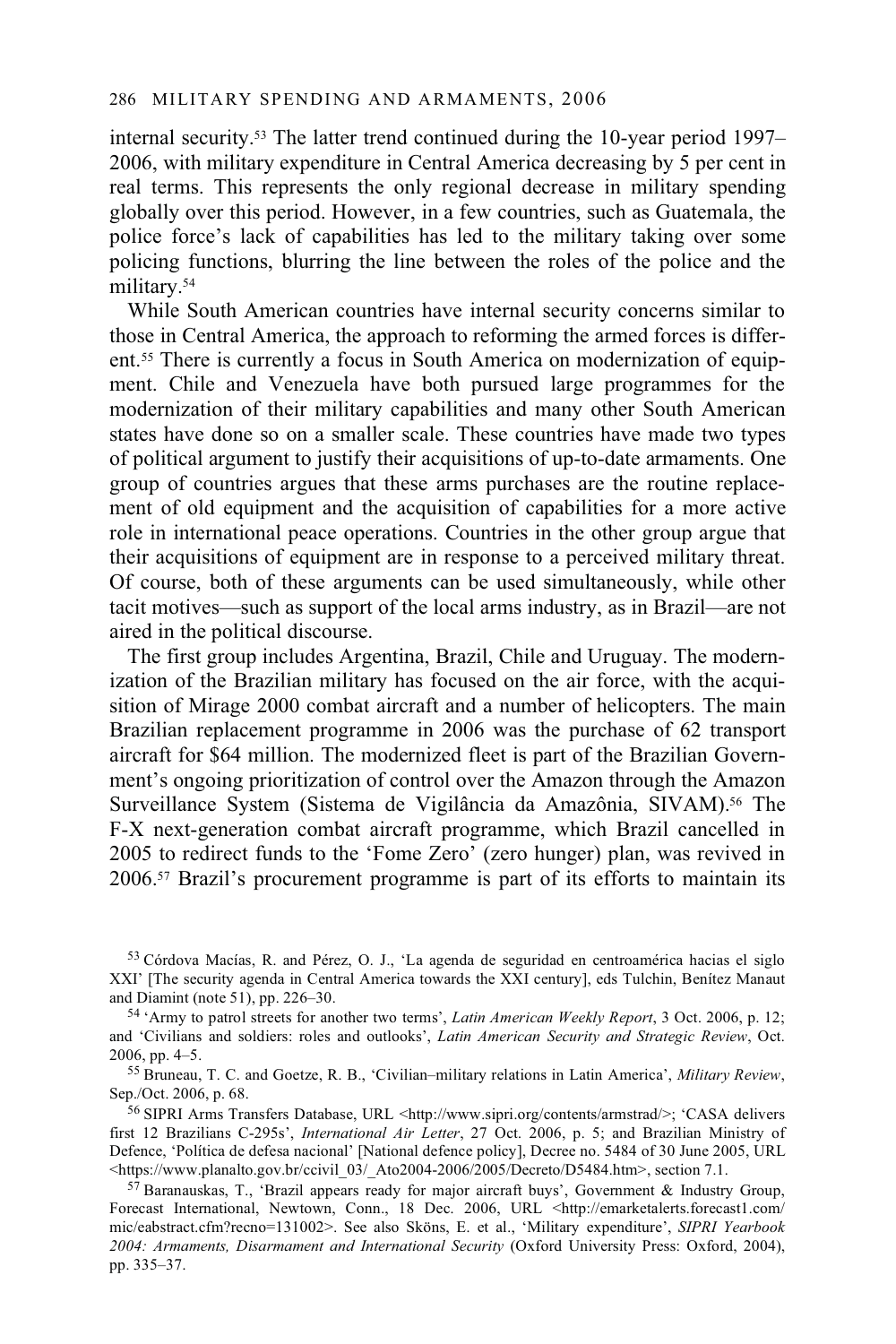role as a major regional power and to gain support for a permanent seat on the UN Security Council.<sup>58</sup>

The second group of countries, whose modernization programmes are in response to a perceived military threat, includes Bolivia, Colombia and Venezuela. Bolivia has expressed concern about neighbouring Chile's modernization programmes.59 As part of its own plan's to divert resources to the modernization of its armed forces, in 2006 it was proposed that 2–3 per cent of the profit from the country's gas sales be invested in the military.60

Colombia's military spending is driven mostly by its four-decade-long war against insurgent groups and the fight against the drug trade. In the past decade the Colombian Government has pursued a number of strategies to end the conflict. Plan Colombia, which aimed to restart the peace process with the rebels, generate employment and intensify counter-narcotics activities, has been complemented since 2003 by the Plan Patriota military strategic programme, which aims for the reoccupation of areas under rebel control.61 One of the advantages that the Colombian military has over the rebels is air power, hence the need to maintain a capable air force.<sup>62</sup> In 2006 the Colombian Congress approved a new law securing funds for modernization programmes, starting in 2007.63 However, most of the funds will finance an upgrade of 20 combat aircraft bought in the 1970s for conventional defence purposes. This contradicts the previous preference of the Colombian Government for counter-insurgency equipment over conventional war weaponry.64

For the second consecutive year, in 2006 Venezuela had the highest rate of increase in military spending in South America: 20 per cent in real terms, resulting in a 35 per cent increase since 2004. Venezuela thereby overtook Argentina to become the fourth biggest spender in Latin America. While Venezuela's arms acquisitions are part of a modernization strategy, they are also in response to a perceived major regional threat. Arguing that Venezuela needs to be prepared for an eventual invasion from the USA, the government of President Hugo Chávez is acquiring heavy equipment—such as SU-30 combat aircraft—as well as production licences for AK-47 (Kalashnikov)

<sup>58</sup> Bitencourt, L., '¿Liderazgo brasileño en seguridad hemisférica?' [Brazilian leadership in hemispheric security?], eds Tulchin, Benítez Manaut and Diamint (note 51), p. 388.

International, Newtown, Conn., 7 Dec. 2006, URL <http://emarketalerts.forecast1.com/mic/eabstract. cfm?recno=130742>; and Associated Press, 'Bolivia: recursos del gas para las FFAA' [Bolivia: gas resources for the armed forces], *La República* (Lima), 15 Nov. 2006.

<sup>61</sup> On Plan Patriota see Veillette, C., *Plan Colombia: A Progress Report*, US Library of Congress, Congressional Research Service (CRS) Report for Congress RL32774 (CRS: Washington, DC, 22 June 2005), URL <http://fpc.state.gov/c13800.htm>, p. 9.

<sup>62</sup> McDermott, J., 'No end in sight', *Jane's Defence Weekly*, 26 July 2006, pp. 28–29.<br><sup>63</sup> The law, Ley de reforma tributaria [Tributary reform law], Law 1111 of 27 Dec. 2006, is available at URL <http://www.presidenci

<sup>64</sup> 'Más plata para la guerra' [More money for war], *Semana* (Bogotá), 28 Oct. 2006, URL <http:// www.semana.com/wf\_InfoArticulo.aspx?IdArt=97836>.

 $59$  E.g. 'El Ejecutivo renovará el armamento de las FFAA' [The government will renew the armament of the armed forces], *La Razón* (La Paz), 13 Feb. 2007; and 'Bolivian military to modernize force structure', Forecast International, Newtown, Conn., 21 Feb. 2007, URL <http://emarketalerts.forecast1.com/ mic/eabstract.cfm?recno=132732>.<br><sup>60</sup> Baranauskas, T., 'Bolivian military to get additional funding to finance revitalization', Forecast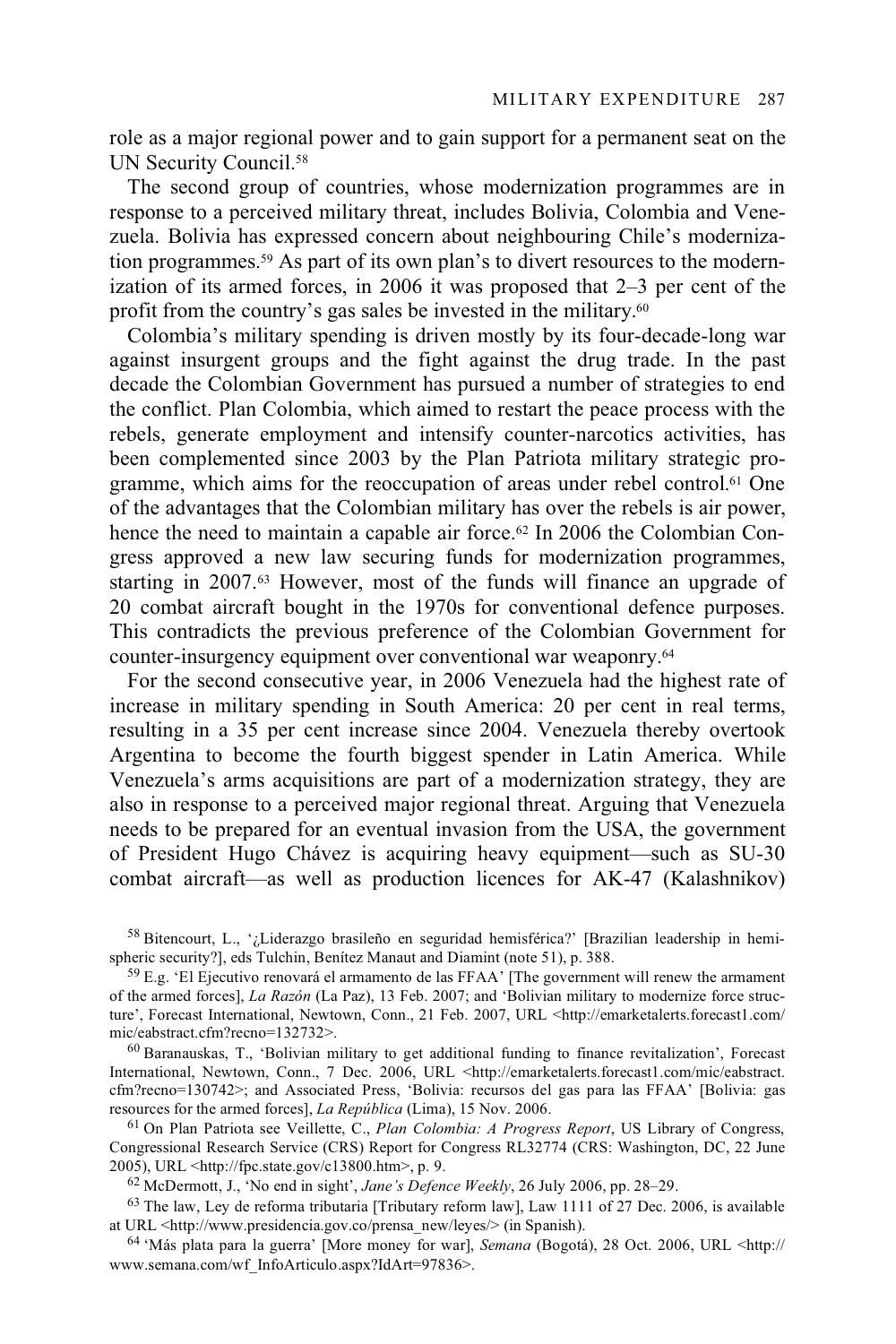rifles.65 Another reason for the purchases is to reduce the country's dependence on the USA as a provider of military equipment.<sup>66</sup>

### **Asia and Oceania**

In 2006 military expenditure in Asia and Oceania increased by \$9 billion, or 5 per cent in real terms, reaching \$185 billion in constant (2005) dollars. This represents a continuation of a long-term regional trend of rapidly increasing military expenditure, only slightly moderated by the Asian financial crisis in 1997–98. Since 1997 the region's military expenditure has increased by \$54 billion or 41 per cent.

China and India together account for 40 per cent of the region's total spending, and their high rates of increase—China's military expenditure grew by 12 per cent in 2006 and India's by 7 per cent—also dictate the overall trend of regional spending. This effect on the regional trend is somewhat offset by the stability of Japan's military spending, which is the second largest in the region after China's. South Korea and Australia also increased their military spending significantly in 2006, by \$1520 million (or 7 per cent) and \$672 million (or 5 per cent), respectively. Only a few countries in the region reduced their military spending to any considerable extent in 2006, including three countries— Japan, Taiwan and Malaysia—that decreased their spending by more than \$100 million—by \$464 million, \$389 million and \$124 million, respectively.

In Japan, the level of military expenditure—specifically, the appropriate share of GDP to spend on the military—has become an increasingly contested issue in the past few years. This is partly a consequence of external pressure for Japanese participation in international humanitarian operations and partly owing to the perceived increased threat from China and North Korea. Following North Korea's missile tests in July 2006 and its nuclear test in October, some in Japan called for a more typical role for their country in the international community.67 The new Japanese prime minister, Shinzo Abe, reinforced the efforts of his predecessor, Junichiro Koizumi, to revise the constitution to allow Japan to possess armed forces and to regain the right to use force to solve international disputes.68 The constitution currently allows the use of force only in response to an attack on the country. North Korea's mis-

68 Kyodo News, 'Abe vows bold departure from postwar Japan's constitution, education', Tokyo, 26 Jan. 2007, URL <http://www.findarticles.com/p/articles/mi\_m0XPQ/is\_2007\_Jan\_29/ai\_n17156 594>; and Pilling, D., 'Japan gives defence agency ministry status', *Financial Times*, 9 Jan. 2007, p. 5. The Japanese Constitution, promulgated on 3 Nov. 1946, is available in English translation at URL  $\frac{\text{th}}{\text{th}}$ ://www.sangiin.go.jp/eng/law/>. It was largely drafted by US officials during the post-World War II occupation of Japan and is commonly referred to as the 'peace constitution' because of its renunciation of 'war as a sovereign right of the nation and the threat or use of force as means of settling international disputes' (Article 9).

<sup>65</sup> See chapter 10 in this volume.

<sup>66</sup> Malamud, C. and García Encina, C., '¿Rearme o renovación del equipamiento militar en América Latina?' [Rearmament or renovation of military equipment in Latin America?], Working Paper no. 31/ 2006, Real Instituto Elcano, Madrid, 15 Dec. 2006, URL <http://www.realinstitutoelcano.org/docu mentos/278.asp>.<br><sup>67</sup> On North Korea's missile and nuclear tests see chapter 12 and appendix 12B in this volume.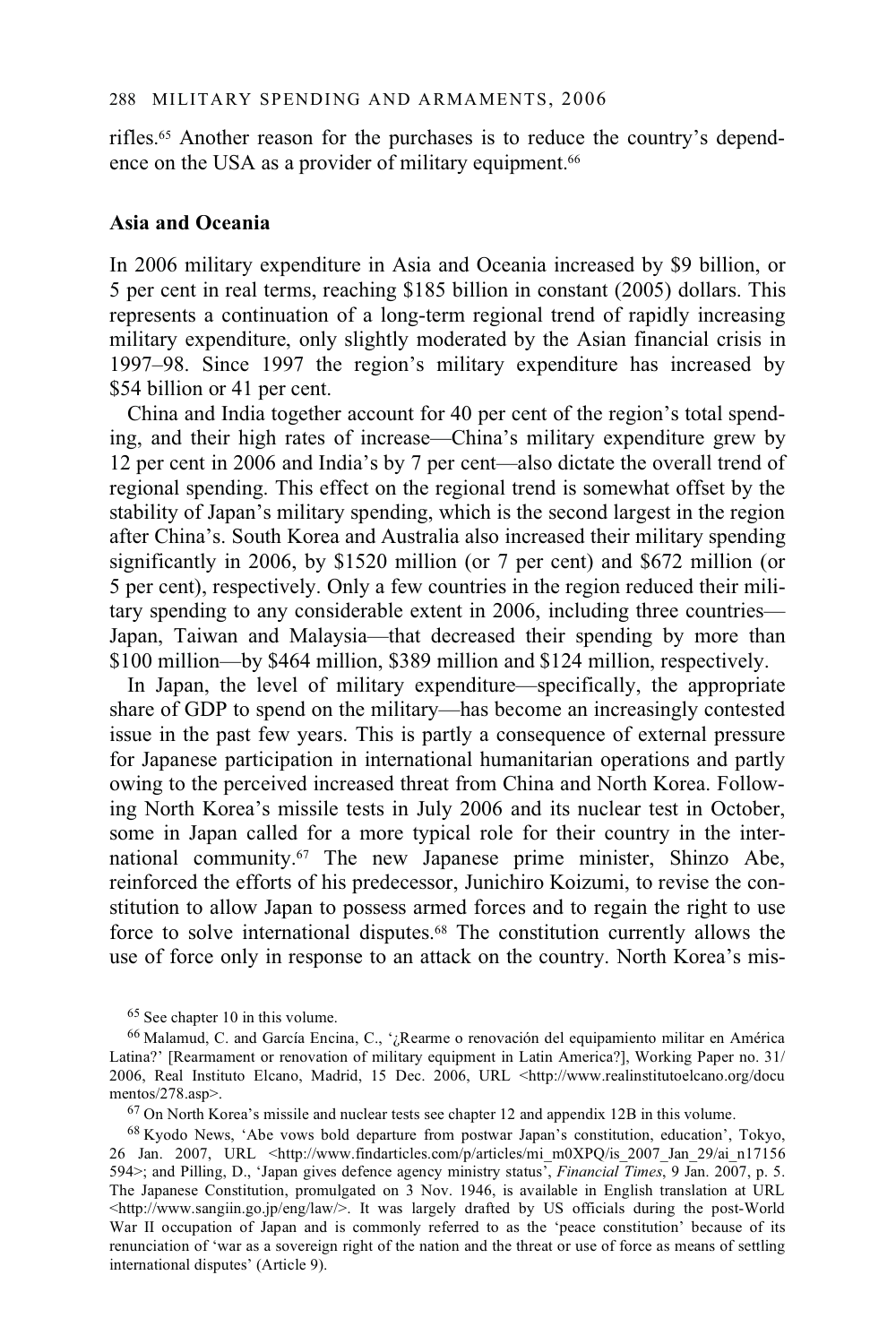sile and nuclear tests also sparked a media debate over whether Japan should acquire nuclear weapons and capabilities for offensive strikes. Before being elected prime minister, Abe was quite frank about his view that Japan needs an offensive strike capability,<sup>69</sup> but he has recently denied that Japan has any nuclear ambitions.70 In a strong indication of changing sentiments within the Japanese leadership, on 9 January 2007 the Japan Defense Agency, a part of the prime minister's office, was promoted to full ministry status.<sup>71</sup>

Although Japan's military spending has traditionally been capped at 1 per cent of GDP (excluding military pensions), its economy is so large that the country's military expenditure was the biggest in Asia and Oceania and the fourth largest in the world for many years. The large absolute level of Japanese military expenditure, together with a very capable arms industry, has been of concern for many of Japan's neighbours, in spite of the constitutional limitations. With a large and growing public debt, an ageing population and large costs expected to arise from the realignment of US forces in Japan, the Japanese Government has reduced military spending since 2003 by 2.5 per cent in real terms.72 This reduction has occurred at the same time as the government expects the self-defence forces to take on new and more demanding tasks.73 One priority for 2007 is the development and deployment of a ballistic missile defence system, which received a 30 per cent nominal increase in spending in the draft budget for 2007, while total military spending is proposed to decrease by 0.2 per cent in nominal terms.74

For the first time, China's military expenditure exceeded that of Japan in 2006, with the result that China became the biggest spender in the region and the fourth largest in the world. The precise level of Chinese military expenditure is disputed, with estimates ranging from the official Chinese figure of \$35 billion, via SIPRI's estimate of \$49.5 billion to the US Defense Intelligence Agency's estimate of \$80–115 billion.75 What is undisputed is the very rapid increasing trend in Chinese military expenditure, with an increase of

69 Matsumura, M., 'Prudence and realism in Japan's nuclear options', Brookings Institution, Washington, DC, 10 Nov. 2006, URL <http://www.brookings.edu/views/op-ed/fellows/matsumura2006 1110.htm>; and Blumenthal, D., 'America and Japan approach a rising China', Asian Outlook no. 4, American Enterprise Institute, Washington, DC, 11 Dec. 2006, URL <http://www.aei.org/publications/<br>publID.25257,filter.foreign/pub detail.asp>.

<sup>70</sup> Abe, S., Policy speech to the 166th Session of the Diet, Tokyo, 26 Jan. 2007, URL <http://www. kantei.go.jp/foreign/abespeech/2007/01/26speech\_e.html>. 71 Pilling (note 68).

72 Agence France-Presse, 'Japan considering further cut in foreign aid, defense spending: report', *Defense News*, 22 May 2006. On US basing policy in Japan and elsewhere in Eurasia see Lachowski, Z., *Foreign Military Bases in Eurasia*, SIPRI Policy Paper no. 18 (SIPRI: Stockholm, June 2007), URL

<http://www.sipri.org/> 73 Minnick, W. and Masaki, H., 'Japan's military copes with larger role, smaller budget', *Defense* 

<sup>74</sup> Japanese Ministry of Defense, [(Proposed) national defence budget: 2007 budget summary], URL <http://www.mod.go.jp/j/library/archives/yosan/2007/yosan.pdf>, pp. 4–5; Abe (note 70); and Fish, T., 'China increases hi-tech capabilities whilst Japan increases its missile defence budget', *Asia–Pacific* 

<sup>75</sup> Maples, M. D., 'Current and projected national security threats to the United States', Statement for the record, US Senate Select Committee on Intelligence, Washington, DC, 11 Jan. 2007, URL <http:// www.dia.mil/publicaffairs/Testimonies/statement26.html>.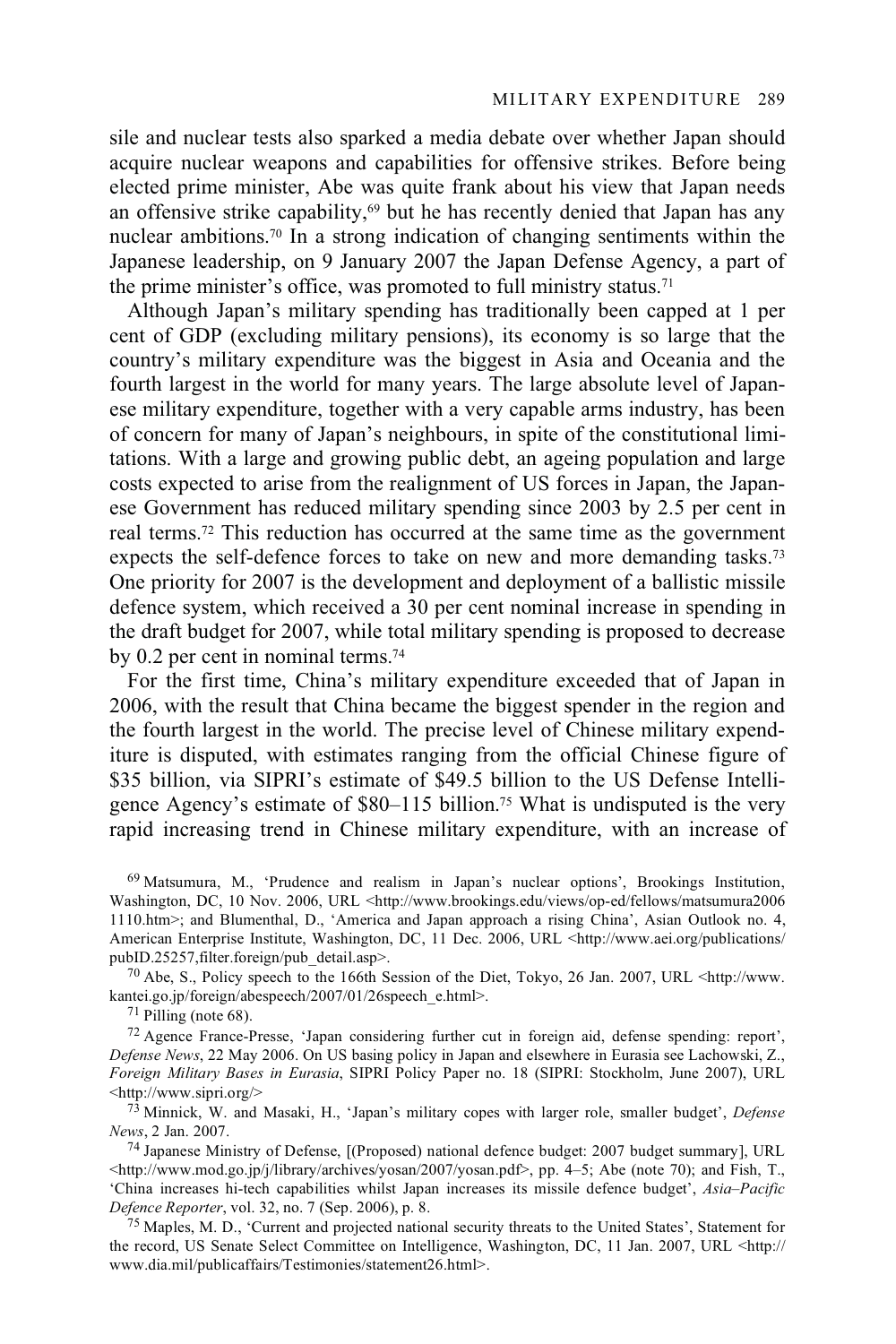#### 290 MILITARY SPENDING AND ARMAMENTS, 2006

195 per cent over the decade 1997–2006. There are several reasons for the large increase. The most frequently offered official explanation is that military salaries have needed to rise to stay in line with non-military pay levels, and this is certainly one contributing factor to the increasing trend. Military spending is also said to be increasing as improved economic conditions allow the People's Liberation Army (PLA) to be compensated for the years in the 1980s when spending was cut.<sup>76</sup>

On 29 December 2006 China released its biennial Defence White Paper.77 This document does not make any secret of the fact that major procurement programmes are also a cause of the increased military expenditure. It explicitly names 'opposing and containing the separatist forces for "Taiwan independence" and their activities' as one of the aims of these acquisitions but also expresses a wish to keep abreast with the 'revolution in military affairs' including an ambition to 'informationize' the PLA (i.e. improve its network capabilities).78 The White Paper reports extensively on what the Chinese leadership perceives as the main threats against the country, but few facts and figures are provided.79 Nor is there any serious discussion on how military plans relate to the assessed threats. In spite of this, the White Paper is a clear improvement in transparency compared to earlier editions.<sup>80</sup>

Ongoing programmes for modernization and transformation of the armed forces in several Asian countries point towards continued increases in military expenditure in Asia and Oceania in the coming years.<sup>81</sup> This trend might be exacerbated by renewed fighting in Sri Lanka between the government and the Liberation Tigers of Tamil Eelam as well as a clear ambition from the interim military government in Thailand to increase military spending.<sup>82</sup>

As in many other regions, military expenditure in Asia is sensitive to the general economic situation. Before the Asian financial crisis in 1997–98, the military expenditure of Asian countries was increasing rapidly, following and even surpassing the high growth rates of the national economies. The financial crisis changed this and forced many Asian countries to reduce military spending and to cancel or postpone major procurement deals. Spending started to increase faster again after 2000 and many countries resumed procurement plans that had been cancelled or deferred.83 Some countries remained cautious,

76 Chinese State Council, *China's National Defence in 2006* (Information Office of the State Council of the People's Republic of China: Beijing, Dec. 2006), URL <http://www.china.org.cn/english/features/<br>book/194421.htm>, chapters IV and IX.

<sup>77</sup> Chinese State Council (note 76).

78 Chinese State Council (note 76), chapter II.

79 Chinese State Council (note 76), chapter I.

<sup>80</sup> The defence white papers of July 1998, Oct. 2000, Dec. 2002 and Dec. 2004 are available in Eng-<br>lish at URL <http://www.china.org.cn/e-white/>.

81 The armed forces of Australia, China, India, Indonesia, South Korea and Taiwan are all going through major modernization or transformation programmes involving costly procurement of military equipment. Ratnam, G., 'Asia is top arms destination', *Defense News*, 12 Sep. 2005.

<sup>82</sup> Associated Press, 'Sri Lanka expands military in "marked shift"', LankaNewspapers.com, 17 Nov. 2006, URL <http://www.lankanewspapers.com/news/2006/11/9355.html>; and 'Winai: military budget may be given big boost', *Asian Defence Journal*, Dec. 2006, p. 41.

83 'Asia's land forces equipment requirements', *Asian Defence Yearbook 2006* (Syed Hussain Publications: Kuala Lumpur, 2006), p. 5.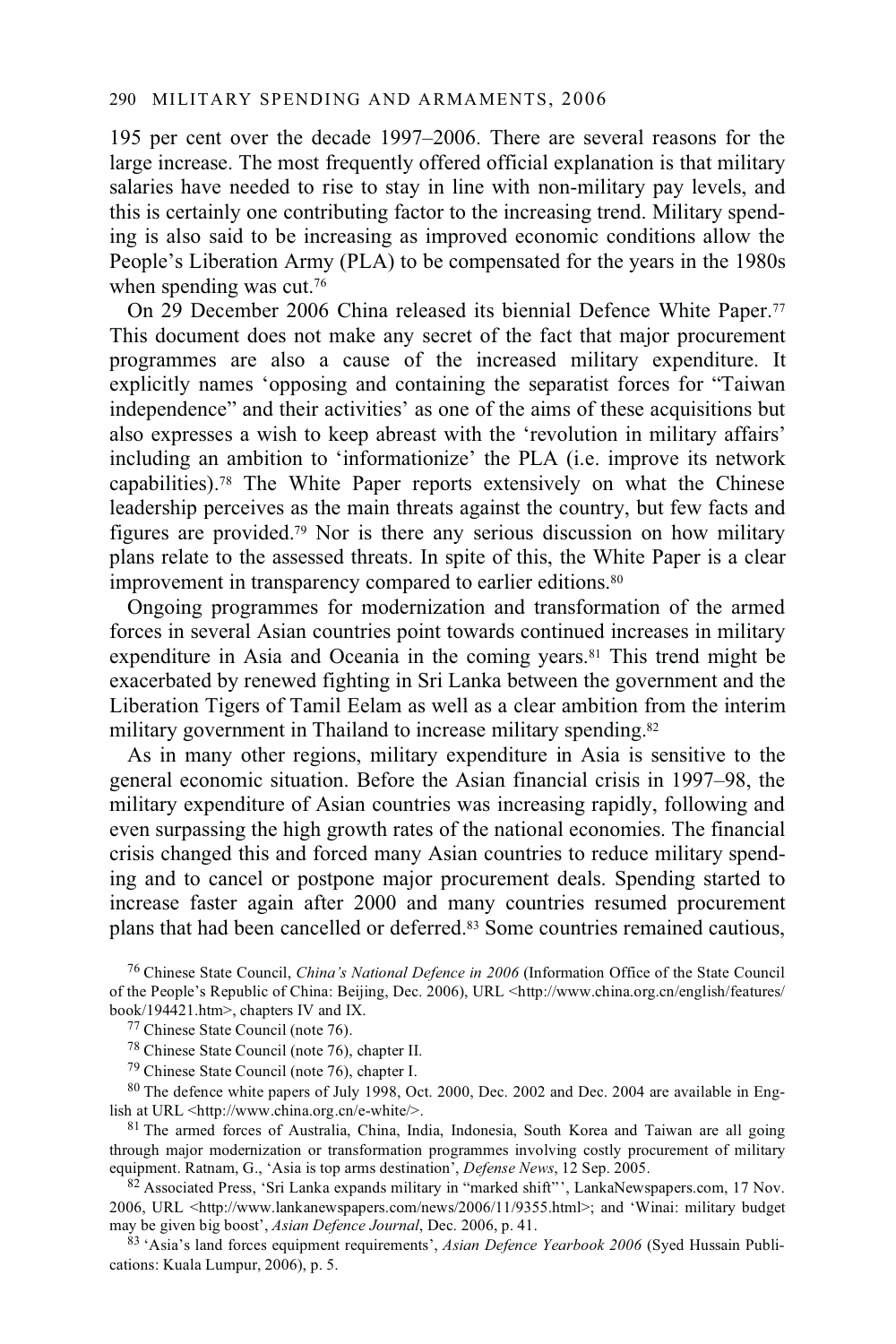however. Indonesia, for example, has only slowly resumed the procurement of combat aircraft that was cancelled in 1999.84 Malaysia reactivated shelved procurement plans in its 2001–2005 Eighth Malaysia Plan. It was more conservative, however, when drafting the subsequent Ninth Malaysia Plan, for 2006–2010, reducing planned military spending by almost a quarter from what was requested.<sup>85</sup> At the end of the Eighth Plan, about half of the procurement budget was accounted for by equipment orders carried over from the previous plan. The Ninth Plan focuses more on internal security and the police than on the military.86

In Oceania, Australia has committed itself to annual real-terms increases in military expenditure of 3 per cent each year until 2016. This major commitment is part of the Defence Capability Plan 2006–2016 in which all branches of the armed forces are to receive new and upgraded equipment, with the aim of achieving network-centric warfare capabilities.<sup>87</sup> This drive for modernization and increased capabilities is explained partly by Australia's perception of itself as a major regional power with responsibility for maintaining order and upholding humanitarian values, primarily in South-East Asia, and partly by the long-standing economic growth which allows for extra allocations to the military.88

### **Europe**

Military expenditure in Europe rose by \$1.5 billion or 0.5 per cent in 2006, continuing an unbroken regional trend of slowly increasing military spending since 1998 (see table 8.1). This small overall increase was the net result of large increases in Russia, in particular, and also in Spain and Turkey together with decreases in Germany, Italy and the UK. Azerbaijan and Belarus, with increases of 82 and 56 per cent, respectively, stand out as the countries with the world's highest relative increases in military expenditure in 2006. Five other countries—Croatia, Estonia, Latvia, Slovenia and Russia—also increased their military expenditure by more than 10 per cent. Two coun-

<sup>&</sup>lt;sup>84</sup> 'News briefs', *Air Forces Monthly*, Feb. 2006, p. 25; and 'Indonesia's Sukhois: promise or prob-<br>lem', *Asia–Pacific Defence Reporter*, vol. 32, no. 1 (Feb. 2006), pp. 26–27.

<sup>85 &#</sup>x27;Budget pressures slow Malaysian spending', *Asia–Pacific Defence Reporter*, vol. 32, no. 4 (May 2006), p. 13; and Malaysian Prime Minister's Department, Economic Planning Unit, *Ninth Malaysia Plan 2006–2010* (Prime Minister's Department: Putrajaya, 2006), URL <http://www.epu.jpm.my/rm9/ html/english.htm>. 86 Mahmud, B., 'The Malaysian Army: adapting to new concepts and technologies', *Asian Defence* 

*Journal*, Mar. 2006, pp. 10–15; and Mahmud, B., 'Overview of the Ninth Malaysia Plan', *Asian Defence Journal*, Apr. 2006, pp. 12–17.<br><sup>87</sup> La Franchi, P., 'Australia increases defence spending for another five years' and '53 percent

growth in defence capital spend to 2016', *Asia–Pacific Defence Reporter*, vol. 32, no. 4 (May 2006), pp. 6, 20–21; 'Australia', *Asian Defence Yearbook 2006* (note 83), pp. 36–37; and Australian Department of Defence, *Defence Capability Plan 2006–2016: Public Version* (Defence Materiel Organisation: Canberra, 2006), URL <http://www.defence.gov.au/dmo/id/dcp/dcp.cfm>. 88 Australian Department of Defence (DOD), *Australia's National Security: A Defence Update 2005*

<sup>(</sup>DOD: Canberra, 15 Dec. 2005), URL <http://www.defence.gov.au/update2005/>; and Ferguson, G. and Lee-Frampton, N., 'Australian defense budget grows, New Zealand meets program goals', *Defense News*, 11 May 2006.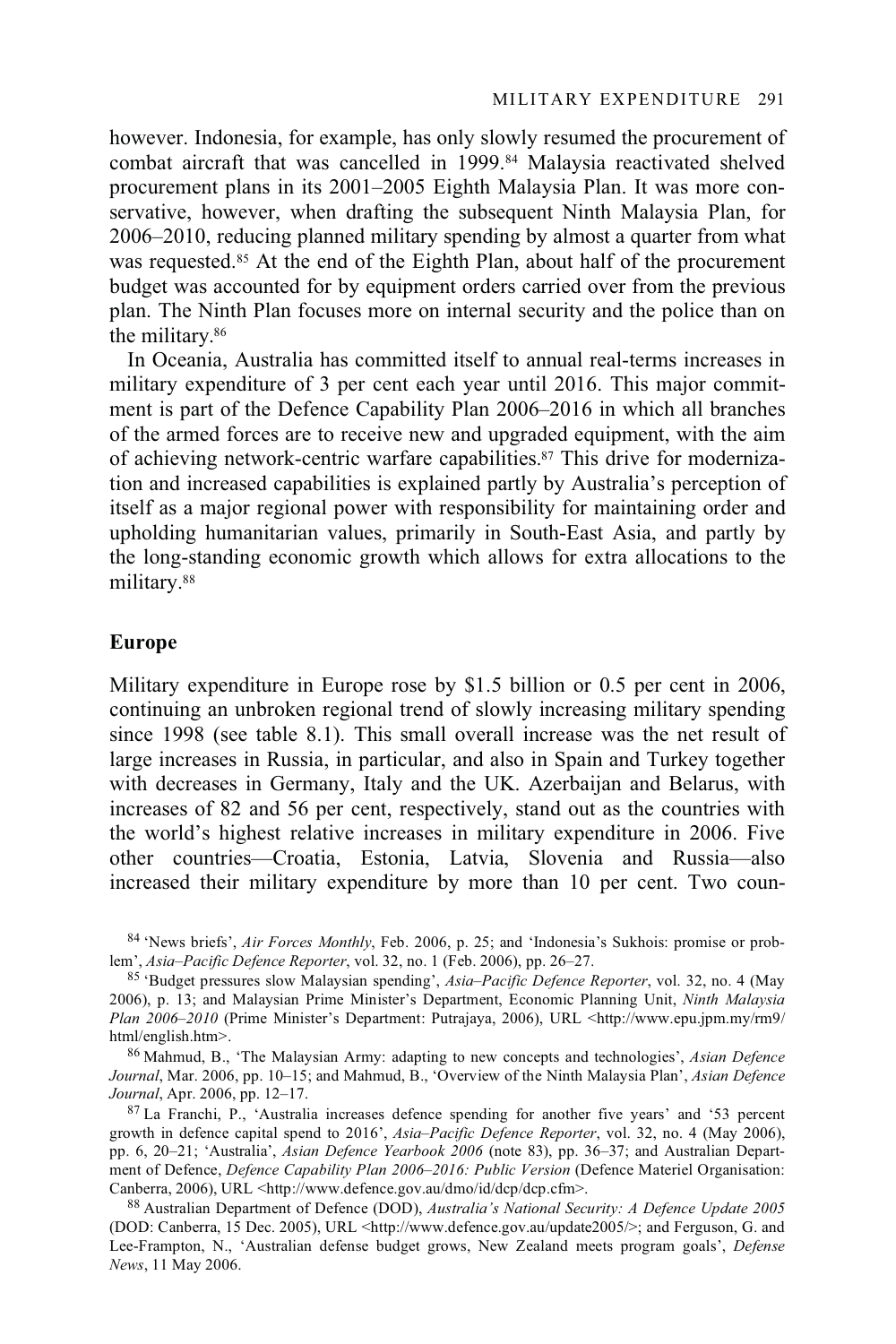#### 292 MILITARY SPENDING AND ARMAMENTS, 2006

tries—Hungary and Italy—decreased their military spending by more than 10 per cent.

Over the 10-year period 1997–2006, European military expenditure has increased by \$28 billion or almost 10 per cent. In absolute terms, Russia and the UK are the two countries that increased their military expenditure most over the decade—by \$13.4 billion and \$10.9 billion, respectively. Germany and Turkey are the two states that have decreased their military spending most, by \$3.9 and \$2.4 billion, respectively. In relative terms, the three former-Soviet states Azerbaijan, Latvia and Georgia stand out with increases of 537, 487 and 316 per cent, respectively, over the decade. Croatia, Cyprus and Moldova all decreased their military spending by more than half over the same period.

### *NATO Europe and the European Union*

The annual reiteration by NATO Secretary General Jaap de Hoop Scheffer that there is a need for increased military spending in Europe received a rebuff in 2006. His predecessor in the post, Javier Solana, now High Representative for the EU's Common Foreign and Security Policy, said in June that current spending would be enough to cover EU member states' defence needs if it were better allocated and more efficiently spent.<sup>89</sup> Indeed, the idea behind the EU's creation in 2004 of the European Defence Agency (EDA) was to coordinate military procurement and research and development efforts in order to reduce duplication and to bring economies of scale.90

Four main interacting factors lie behind the trends in the military expenditure of the European members of NATO, the members of the EU and states aspiring to join either of these organizations. The first factor is foreign military operations. Many of the countries contributing troops to NATO or EU military operations in, for example, Afghanistan, Bosnia and Herzegovina, Iraq and Kosovo cover the cost of these operations from the ordinary defence budget. Thus, as a result of participation in such missions, either total military expenditure has to be increased or, as is the case in Germany, spending on routine military activities and procurement has to be reduced.91 In other countries, such as Italy, the cost of foreign operations is not included in the annual defence budget but is instead funded through extra allocations or from a contingency fund.92 The SIPRI figures for 2006 for these countries include data on such spending as far as they are known.

The second factor, which affects all European NATO members, EU members and aspirant members, is the transformation of the armed forces to

<sup>89</sup> Solana, J., 'Europa profitiert vom neuen Markt für Verteidigungsgüter' [Europe profits from the new market for defence goods], *Handelsblatt*, 30 June 2006, p. 7. See also Agence France-Presse, 'EU defense spending poorly allocated: Solana', *Defense News*, 30 June 2006. For De Hoop Scheffer's calls for increased spending see e.g. Agence France-Presse, 'NATO chief embarrassed by low defense spending', *Defense News*, 29 Sep. 2006.<br><sup>90</sup> On recent developments in the EDA see chapters 1 and 9 in this volume.

<sup>91</sup> Agence France-Presse, 'German military will not get more money because of Lebanon: minister', *Defense News*, 19 Sep. 2006. 92 Kington, T., 'Italy may cut international military exercises by half', *Defence News*, 27 Feb. 2006.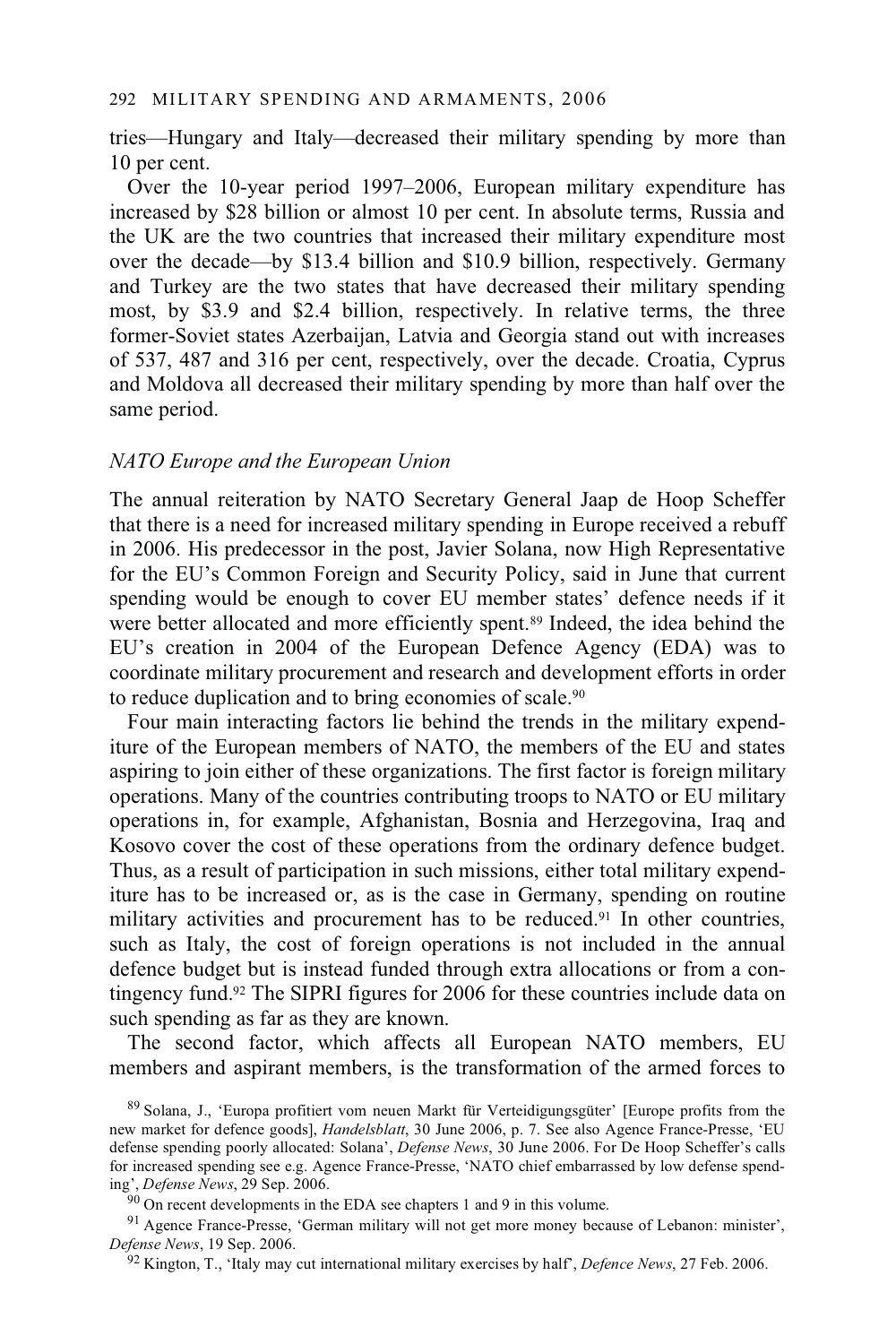enable them to address new security threats.<sup>93</sup> The aim is to convert part or all of the traditional territorial defence forces into forces able to cooperate with partners in foreign military operations such as peacekeeping and humanitarian military intervention. For many countries, transformation has meant increasing military expenditure. In France, for example, the 2003 Law on Military Planning provides for annual increases in military spending until 2008 in order to have a fully professional force able to take the lead in extra-European operations.94 In advance of the elections of April–June 2007, the French defence minister, Michèle Alliot-Marie, has pushed major procurement projects beyond the point where they can be cancelled.95 In other countries, such as Germany and Italy, transformation has been funded within a declining military budget and priority has been given to keeping debt and budget deficits within the rules of the EU Stability and Growth Pact.<sup>96</sup>

The third factor driving European military expenditure is NATO's enlargement of its membership and the pressure for increased spending that the alliance has put on all aspiring and new members. In individual membership action plans, the required minimum military expenditure is set at 2 per cent of GDP, a level that very few of the current member states reach.<sup>97</sup> Only five of the pre-1999 NATO member states—France, Greece, Portugal, Turkey and the UK—meet the requirement and only two of the new member states—Bulgaria and Romania. De Hoop Scheffer has even said that he feels ashamed by this contrast.98 In spite of this pressure to spend a certain amount on the military, the absolute level of military spending or its share of GDP is not a good measure of a state's military capability or of its willingness to contribute to an alliance's common security and operations. Italy is a clear example of a NATO member state that contributes considerably to the alliance's activities while spending less than the 2 per cent threshold. According to NATO figures, Italy decreased its military spending from 2.0 per cent of its GDP in 2004 to only 1.7 per cent in 2006.99 Yet it contributes to, and takes a leading role in, many EU and NATO operations and has over 10 000 troops stationed abroad.100

<sup>94</sup> The text of Loi relative à la programmation militaire pour les années 2003 à 2008 [Law on military planning for the years 2003 to 2008], Law no. 2003-73 of 27 Jan. 2003, is available at URL <http://<br>www.legifrance.gouv.fr/WAspad/UnTexteDeJorf?numjo=DEFX0200133L> (in French).

<sup>95</sup> Tran, P., 'French industry offers plan for aircraft carrier', *Defense News*, 2 Jan. 2007; and Tran, P., 'French defense minister: maintain modernization momentum', *Defense News*, 29 Sep. 2006.

<sup>96</sup> The Stability and Growth Pact was adopted in July 1997 to ensure budgetary discipline by the EU member states participating in Economic and Monetary Union. See the website of the EU Directorate General for Economic and Financial Affairs, URL <http://europa.eu.int/comm/economy\_finance/about/ activities/sgp/sgp\_en.htm>.<br><sup>97</sup> Agence France-Presse, 'NATO chief embarrassed by low defense spending' (note 89).

98 Agence France-Presse, 'NATO chief embarrassed by low defense spending' (note 89).

99 North Atlantic Treaty Organization (NATO), 'NATO–Russia compendium of financial and economic data relating to defence', Press release (2006)159, 18 Dec. 2006, URL <http://www.nato.int/ docu/pr/2006/p06-159e.htm>, table 3.<br><sup>100</sup> Valpolini, P., 'More budget cuts hit Italy's forces', *Jane's Defence Weekly*, 15 Feb. 2006, p. 14.

<sup>93</sup> See Sköns, E., 'Financing security in a global context', *SIPRI Yearbook 2005: Armaments, Dis-*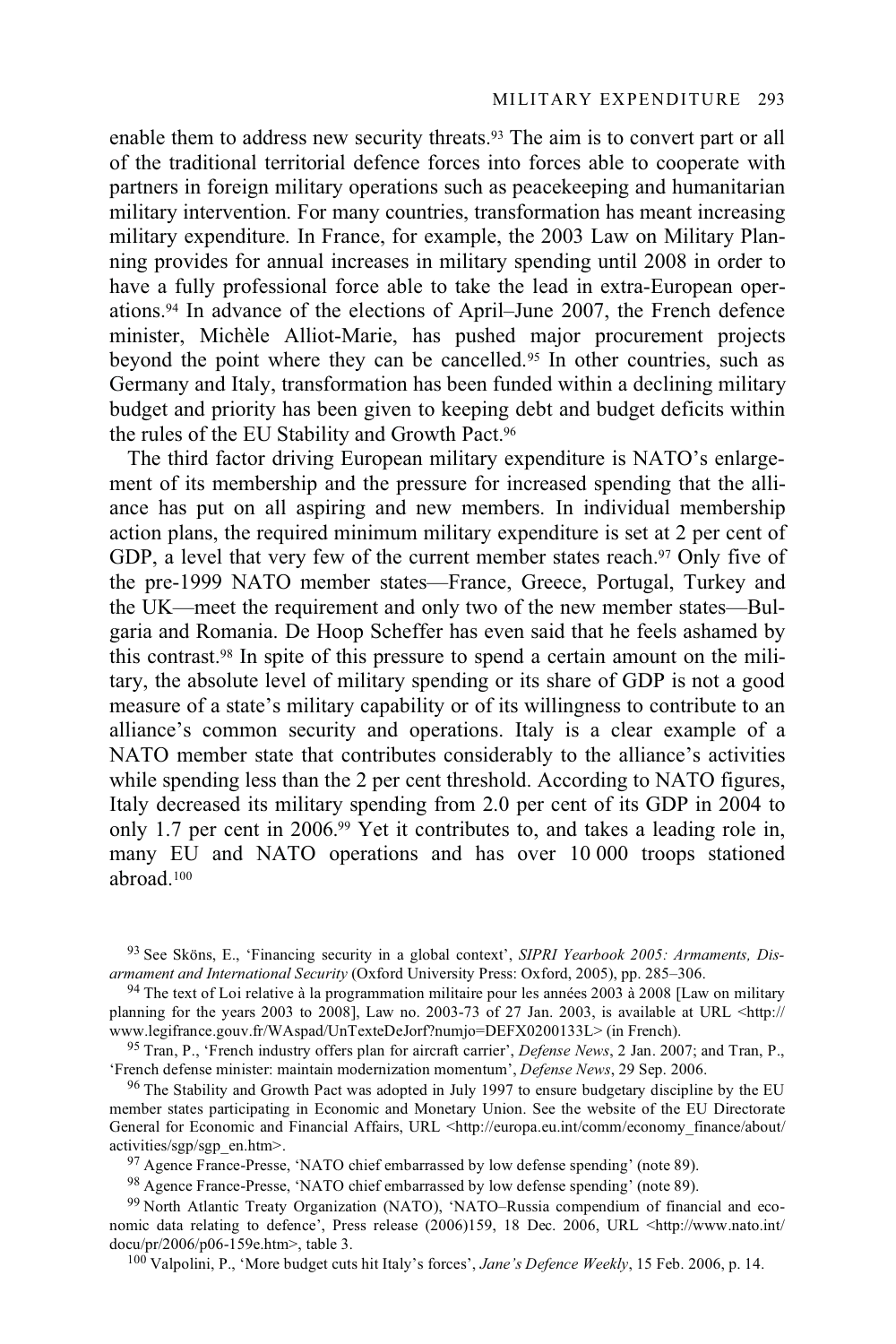### 294 MILITARY SPENDING AND ARMAMENTS, 2006

A major reason for Italy not adhering to the NATO level of military spending is the problem of financial balances and controlling budget deficits, which is the fourth factor affecting European military expenditure. Germany has also chosen to prioritize abiding by the rules of the EU Stability and Growth Pact rather than trying to attain the 2 per cent military spending level. In 2005 Germany allocated 1.4 per cent of its GDP to the military and in 2006 its spending decreased by 2.8 per cent, continuing a trend that started in 2002.<sup>101</sup> Hungary and Slovakia have also stated that sound state finances have a higher priority than reaching the 2 per cent military expenditure level, with the Slovak defence minister expecting no increase in his country's military expenditure before 2016.102

### *Russia and Eastern Europe*

Russian military expenditure in 2006 is estimated to have been \$34.7 billion in constant (2005) dollars. Russia was the fourth largest spender in Europe and accounted for 11 per cent of total European military spending. Russian military spending increased by almost 12 per cent in 2006, following on from a 19 per cent increase in 2005. Since the start of this increasing trend in 1998, Russia's spending has increased by 155 per cent, but, because there have been several changes in Russia's budgetary system during this period, it is not possible to follow the exact movements in this trend.<sup>103</sup> According to the Russian Defence Minister, Sergei Ivanov, spending on national defence should be kept at about 2.6–2.9 per cent of GDP in order not to repeat the mistakes of overspending made by the Soviet Union during the cold war arms race.<sup>104</sup>

Many of the other states of Eastern Europe (that is, the European members of the Commonwealth of Independent States) have followed Russia's example of increasing military expenditure. In the past two years some of the highest rates of increase in military expenditure have been in countries in Eastern Europe. In 2005 Georgia increased its spending by 185 per cent and in 2006 Azerbaijan increased its spending by 82 per cent. Armenia and Belarus also increased their spending at a considerable rate in 2006, with increases of 17 and 56 per cent, respectively.

<sup>101</sup> According to NATO figures, Germany spent 1.3% of its GDP on the military in 2006. North Atlantic Treaty Organization (note 99).<br><sup>102</sup> Hungarian News Agency (MTI), 'Defence minister's talks in Brussels', Hungarian Ministry of

Prague, 16 May 2006.<br><sup>103</sup> On the changes in the Russian budgetary system introduced in 2004 see Cooper, J., 'Military expenditure in the 2005 and 2006 federal budgets of the Russian Federation', Research note, SIPRI, Stockholm, Jan. 2006, URL <http://www.sipri.org/contents/milap/cooper russia 20060130>.

<sup>104</sup> Agence France-Presse, 'Russian military spending to remain steady: minister', *Defense News*, 11 May 2006.

Defence, Budapest, 17 July 2006, URL <http://www.honvedelem.hu/news/defence\_minister8217s\_talks in brussels>; and Czech News Agency (CTK), 'Slovak military budget frozen for nine years: minister',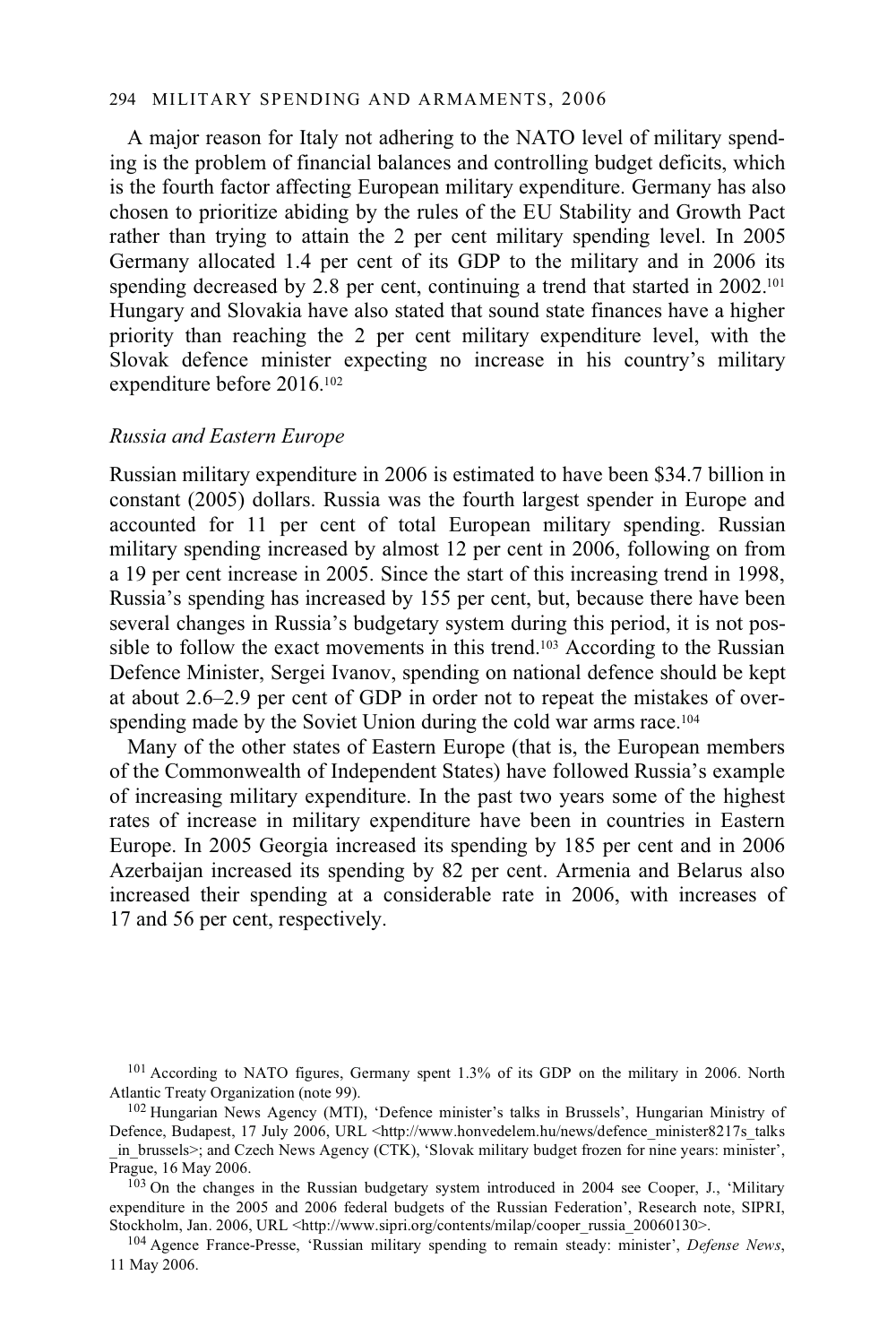### **The Middle East**

Military expenditure in the Middle East increased by 2.8 per cent in real terms in 2006, amounting to \$72.5 billion in constant (2005) dollars. Saudi Arabia continued to have the largest annual increase in the region, with a 14 per cent rise in 2006. However, the impact of Saudi Arabia's increase on the regional trend was offset by decreases in other countries.

Military spending in the Middle East increased by 57 per cent in real terms over the 10-year period 1997–2006. The trend in military spending during this decade does not correlate with security needs and instead tends to follow the fluctuations in oil revenue.105 For instance, in 2005 high oil prices were mirrored in increases in the military expenditure of most Middle Eastern countries and an increase in the regional total of 12 per cent. In 2006 the increase in military spending was more moderate. Oil prices—and thus the income of many Middle Eastern governments—fell in the second half of the year, partly as a result of the drop in the value of the US dollar.106

The Middle East has the highest military expenditure burden in the world, and in 2005 it remained at the 1997–2005 average of 6 per cent of GDP. High military spending in the Middle East goes hand in hand with a lack of transparency and accountability in military budgets.

Israel is one of the few democracies in the region, but even there military expenditure remains for the most part secret. International organizations together with the State Comptroller's office and public opinion have demanded greater transparency in the Israeli military budgeting processes.107 In 2006 Israel for the first time published a public report on its military expenditure, giving information on plans for 2007. However, the report only gives details for 2 per cent of the approved budget while providing an aggregated figure for defence spending and stating that details of the rest of the expenditure remain secret.108 Detailed information is given for the costs of constructing the barrier between the Palestinian territories and Israel and for civil defence, and welfare outlays such as pensions. The Israeli Ministry of Defence explained that these specific accounts were chosen in order to reveal the contribution that military spending makes to social welfare.109 Security strategy, force structure and modernization plans are not described.

105 Omitoogun, W., 'Military expenditure in the Middle East after the Iraq war', *SIPRI Yearbook <sup>2004</sup>* (note 57), p. 381. 106 'Oil price dips below \$62 a barrel', BBC News, 11 Dec. 2006, URL <http://news.bbc.co.uk/2/616

<sup>108</sup> Israeli Ministry of Defence (MOD), [Proposed security budget financial year 2007: subjects not categorized] (MOD: Jerusalem, 30 Oct. 2006). See also Opall-Rome, B., 'Israel MoD inches toward budget transparency', *Defense News*, 13 Nov. 2006. 109 Opall-Rome (note 108).

<sup>9629.</sup>stm>; and 'Oil in biggest fall in two years', BBC News, 2 Jan. 2007, URL <http://news.bbc.co.uk/  $2/6231879$ .stm>.

<sup>&</sup>lt;sup>107</sup> E.g. International Monetary Fund (IMF), *Israel: Report on Observance of Standards and Codes*— *Fiscal Transparency Module*, Country Report no. 04/112 (IMF: Washington, DC, Apr. 2004), URL  $\text{Khttp://www.imf.org/external/pubs/cat/longres.cfm?sk=17344>}$ ; and Korin-Lieber, S., 'Taming the defense budget', *Globes online*, 31 Aug. 2006, URL <http://www.globes.co.il/serveen/globes/DocView.<br>asp?did=1000128681>.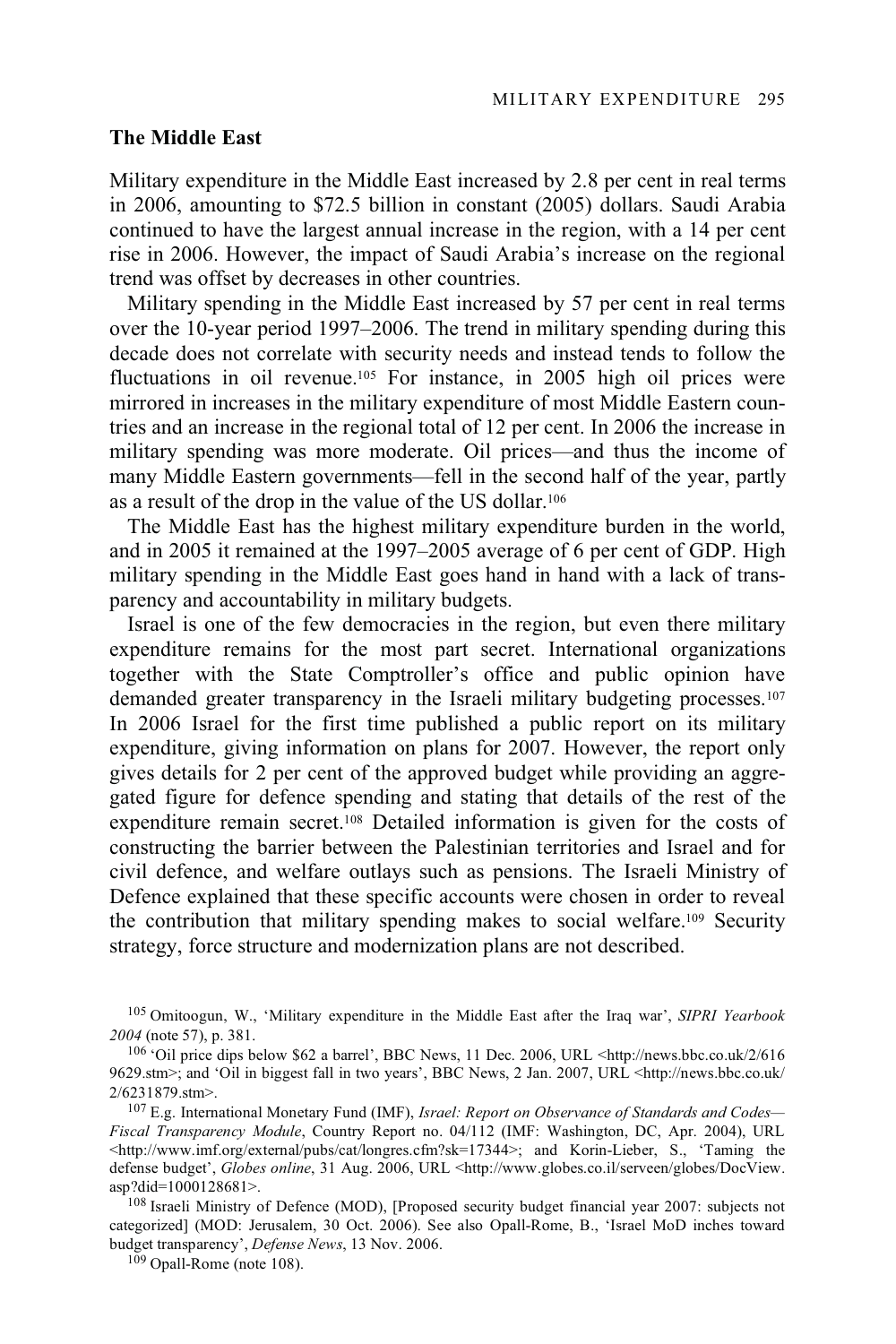#### 296 MILITARY SPENDING AND ARMAMENTS, 2006

The availability of detailed information on military expenditure is even poorer in other states in the region. In the member states of the Gulf Cooperation Council (GCC) in particular, most defence-related decisions are made by members of the royal families.110 The distribution of power between Shiite and Sunni communities within the region and its countries often influences political choices.111 The potential Shiite threat to the established Sunni monarchies of the GCC states has been one reason for the GCC governments' maintaining high levels of military expenditure since the 1980s. The establishment of a Shiite-dominated government in Iraq and the growing influence of Iranian supported Shiite groups there and in Lebanon has revived this argument.<sup>112</sup> In order to counter Iran's influence in the region, Saudi Arabia has changed its defence doctrine since 2005.113

Since 2002 Saudi Arabia has maintained an increasing trend in military expenditure. Not only is this country the biggest spender in the Middle East by far, with 40 per cent of the region's total military spending in 2006, but it is also the world's largest oil exporter. The country's decision to prioritize spending on the military has been influenced by the emergence of new threats. These threats include the porous northern border with Iraq, domestic terrorism and the potential non-conventional warfare capabilities of Iran and Syria.114 In addition, the country feels the need to build a defence capability independent of the USA since, following the attacks of September 2001, there has been a cooling and growing complexity in US–Saudi realtions.115 With this in mind, the Saudi Government continues to modernize military equipment and aims to increase troop numbers by around 25 per cent.<sup>116</sup>

Access to military expenditure data from other countries in the Middle East is even more limited or entirely impossible. Qatar is an example of a country that does not make military expenditure data publicly available. Iran does give limited access to, and thus the opportunity to evaluate, military spending information. It was the region's third biggest spender in 2006, after Saudi Arabia and Israel. This follows a decade in which Iran increased its military spending by 231 per cent, which represents by far the largest increase in the region (followed by Saudi Arabia with an increase of 64 per cent in 1997–2006). In the past few years, Iran has focused on expanding its defence capabilities to bolster its national security in a volatile regional environment.117 The Iranian

110 On the GCC see the glossary in this volume. The members of the GCC are Bahrain, Kuwait, Oman, Qatar, Saudi Arabia and the United Arab Emirates. 111 Hasbani, N., 'The geopolitics of weapons procurement in the Gulf states', *Defense & Security* 

*Analysis*, vol. 22, no. 1 (Mar. 2006), pp. 73–88.

<sup>112</sup> Nasr, V., 'When the Shiites rise', *Foreign Affairs*, vol. 85, no. 4 (July/Aug. 2006), pp. 66–67.<br><sup>113</sup> 'Saudi military spending rising', *International Air Letter*, 27 July 2006, p. 5; and Susser, A., 'The war in Le

<sup>114</sup> Susser (note 113), p. 35.<br><sup>115</sup> Hasbani (note 111), p. 85.<br><sup>116</sup> 'Saudi military spending rising' (note 113); and Kahwaji, R., 'More arms deals seen in turbulent<br>Middle East', *Defense News*, 12 Nov. 2006.

<sup>117</sup> See e.g. Islamic Republic News Agency (IRNA), 'Iranian daily calls for increased military spending', Tehran, 4 Apr. 2006. See also chapter 10 in this volume.